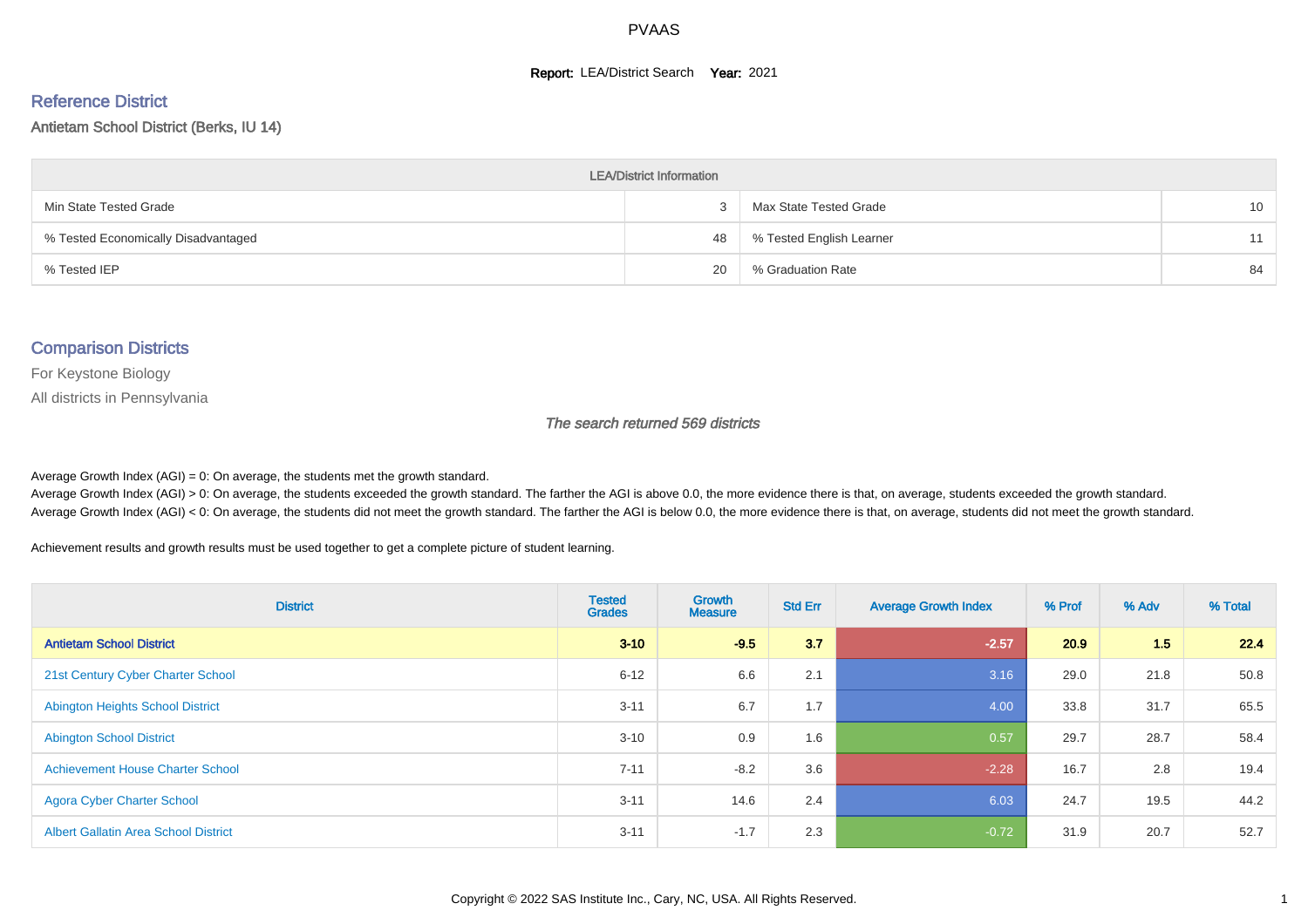| <b>District</b>                          | <b>Tested</b><br><b>Grades</b> | <b>Growth</b><br><b>Measure</b> | <b>Std Err</b> | <b>Average Growth Index</b> | % Prof | % Adv | % Total |
|------------------------------------------|--------------------------------|---------------------------------|----------------|-----------------------------|--------|-------|---------|
| <b>Antietam School District</b>          | $3 - 10$                       | $-9.5$                          | 3.7            | $-2.57$                     | 20.9   | 1.5   | 22.4    |
| <b>Aliquippa School District</b>         | $3 - 11$                       | $-20.0$                         | 3.6            | $-5.54$                     | 1.7    | 0.0   | 1.7     |
| <b>Allegheny Valley School District</b>  | $3 - 11$                       | $-1.9$                          | 3.9            | $-0.48$                     | 31.8   | 11.4  | 43.2    |
| Allegheny-Clarion Valley School District | $3 - 10$                       | 12.3                            | 4.1            | 3.03                        | 33.3   | 19.0  | 52.4    |
| <b>Allentown City School District</b>    | $3-12$                         | $-16.9$                         | 1.4            | $-12.37$                    | 5.9    | 0.4   | 6.3     |
| Altoona Area School District             | $3 - 12$                       | 0.1                             | 1.5            | 0.07                        | 29.0   | 13.8  | 42.8    |
| Ambridge Area School District            | $3 - 12$                       | $-19.4$                         | 2.5            | $-7.64$                     | 23.2   | 5.6   | 28.9    |
| <b>Annville-Cleona School District</b>   | $3-12$                         | 1.1                             | 2.4            | 0.45                        | 34.8   | 13.6  | 48.5    |
| <b>Antietam School District</b>          | $3 - 10$                       | $-9.5$                          | 3.7            | $-2.57$                     | 20.9   | 1.5   | 22.4    |
| <b>Apollo-Ridge School District</b>      | $3 - 12$                       | 9.5                             | 3.0            | 3.23                        | 34.0   | 9.4   | 43.4    |
| <b>Armstrong School District</b>         | $3 - 11$                       | $9.8\,$                         | 1.6            | 6.22                        | 32.8   | 24.6  | 57.4    |
| Aspira Bilingual Cyber Charter School    | $3 - 11$                       | 5.1                             | 5.8            | 0.87                        | 4.8    | 0.0   | 4.8     |
| <b>Athens Area School District</b>       | $3 - 11$                       | 2.6                             | 2.3            | 1.11                        | 34.9   | 12.3  | 47.3    |
| <b>Austin Area School District</b>       | $3 - 11$                       | 2.6                             | $6.0\,$        | 0.43                        | 25.0   | 18.8  | 43.8    |
| <b>Avella Area School District</b>       | $3 - 12$                       | 1.6                             | 4.7            | 0.34                        | 34.8   | 7.2   | 42.0    |
| <b>Avon Grove Charter School</b>         | $3 - 11$                       | $9.8\,$                         | 3.1            | 3.18                        | 32.4   | 26.0  | 58.4    |
| <b>Avon Grove School District</b>        | $3 - 10$                       | 7.6                             | 1.4            | 5.29                        | 33.7   | 33.2  | 67.0    |
| <b>Avonworth School District</b>         | $3 - 10$                       | $-6.2$                          | 2.3            | $-2.68$                     | 35.9   | 14.1  | 50.0    |
| <b>Bald Eagle Area School District</b>   | $3 - 11$                       | 7.6                             | 2.5            | 3.00                        | 31.6   | 15.6  | 47.3    |
| <b>Baldwin-Whitehall School District</b> | $3 - 11$                       | $-5.5$                          | 1.9            | $-2.93$                     | 32.0   | 14.7  | 46.7    |
| <b>Bangor Area School District</b>       | $3 - 12$                       | $-1.2$                          | 2.0            | $-0.60$                     | 25.8   | 12.7  | 38.5    |
| <b>Beaver Area School District</b>       | $3 - 10$                       | $-3.0$                          | 2.5            | $-1.16$                     | 25.8   | 27.8  | 53.6    |
| <b>Bedford Area School District</b>      | $3 - 11$                       | 6.4                             | 2.4            | 2.68                        | 31.0   | 20.6  | 51.6    |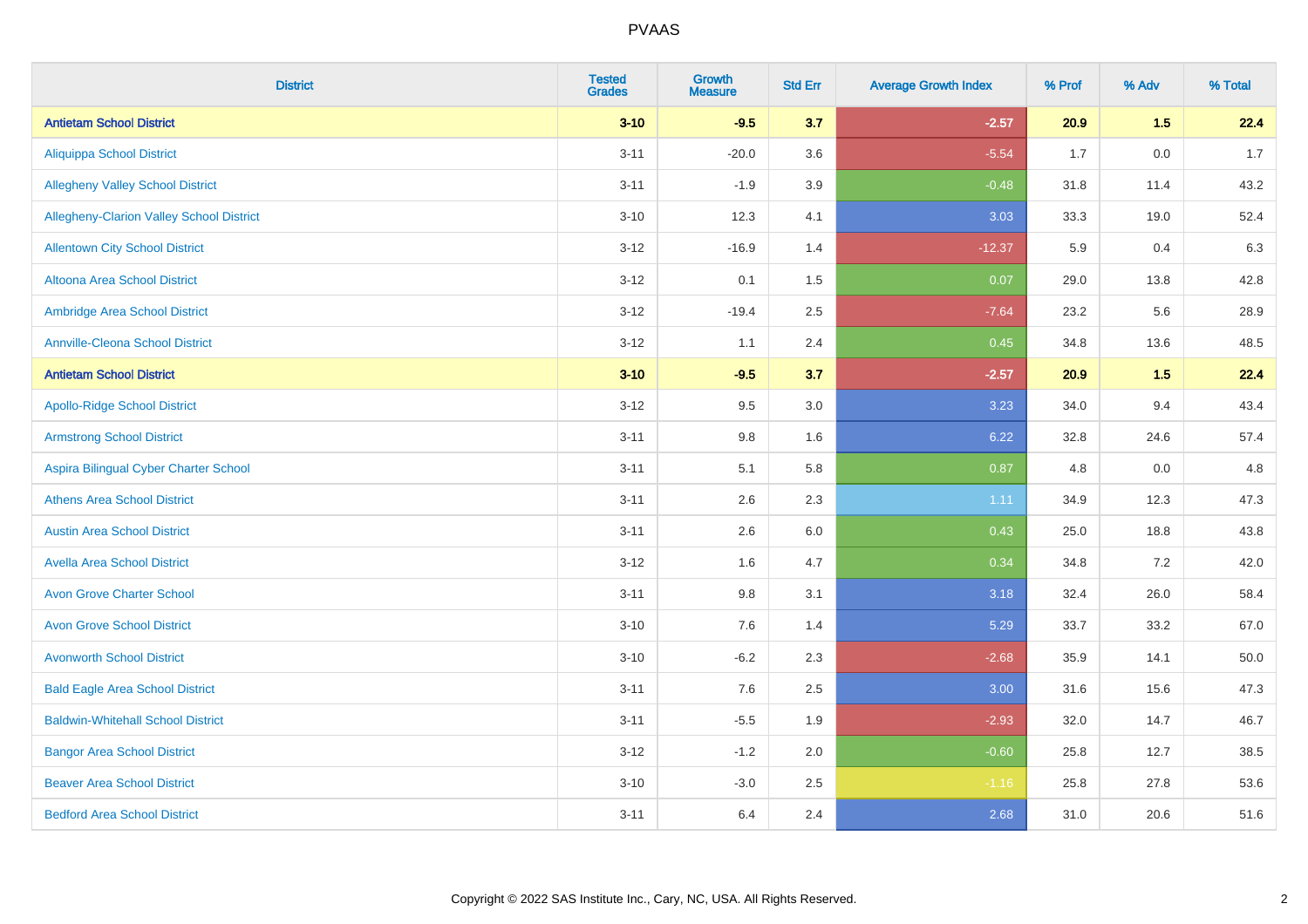| <b>District</b>                              | <b>Tested</b><br><b>Grades</b> | <b>Growth</b><br><b>Measure</b> | <b>Std Err</b> | <b>Average Growth Index</b> | % Prof | % Adv | % Total |
|----------------------------------------------|--------------------------------|---------------------------------|----------------|-----------------------------|--------|-------|---------|
| <b>Antietam School District</b>              | $3 - 10$                       | $-9.5$                          | 3.7            | $-2.57$                     | 20.9   | 1.5   | 22.4    |
| <b>Belle Vernon Area School District</b>     | $3 - 11$                       | 11.1                            | 2.3            | 4.88                        | 31.6   | 25.4  | 57.1    |
| <b>Bellefonte Area School District</b>       | $3 - 11$                       | 6.7                             | 2.0            | 3.34                        | 28.8   | 21.5  | 50.2    |
| <b>Bellwood-Antis School District</b>        | $3 - 10$                       | 3.5                             | 2.8            | 1.24                        | 40.9   | 19.4  | 60.2    |
| <b>Belmont Charter School</b>                | $3 - 10$                       | 2.2                             | 3.4            | 0.64                        | 5.3    | 1.8   | 7.0     |
| <b>Bensalem Township School District</b>     | $3 - 11$                       | $1.0\,$                         | 1.6            | 0.63                        | 24.3   | 10.7  | 34.9    |
| <b>Benton Area School District</b>           | $3 - 10$                       | 8.1                             | 4.0            | 2.01                        | 35.7   | 28.6  | 64.3    |
| <b>Bentworth School District</b>             | $3 - 11$                       | 7.0                             | 3.0            | 2.36                        | 26.6   | 17.0  | 43.6    |
| <b>Berlin Brothersvalley School District</b> | $3 - 11$                       | 19.6                            | 4.0            | 4.93                        | 28.3   | 41.3  | 69.6    |
| <b>Bermudian Springs School District</b>     | $3 - 11$                       | 2.5                             | 2.4            | 1.05                        | 31.8   | 23.5  | 55.3    |
| <b>Berwick Area School District</b>          | $3 - 11$                       | $-6.9$                          | 2.4            | $-2.84$                     | 22.3   | 11.5  | 33.8    |
| <b>Bethel Park School District</b>           | $3 - 11$                       | $-4.4$                          | 1.7            | $-2.62$                     | 40.1   | 27.3  | 67.4    |
| <b>Bethlehem Area School District</b>        | $3 - 11$                       | $-4.5$                          | 1.1            | $-3.91$                     | 20.4   | 11.3  | 31.7    |
| <b>Bethlehem-Center School District</b>      | $3 - 10$                       | 2.1                             | 3.5            | 0.59                        | 32.3   | 4.6   | 36.9    |
| <b>Big Beaver Falls Area School District</b> | $3 - 11$                       | $-17.9$                         | 2.8            | $-6.27$                     | 9.4    | 2.8   | 12.2    |
| <b>Big Spring School District</b>            | $3 - 11$                       | $-9.8$                          | 2.3            | $-4.32$                     | 23.6   | 12.9  | 36.5    |
| <b>Blackhawk School District</b>             | $3 - 11$                       | 2.0                             | 2.3            | 0.87                        | 34.6   | 20.7  | 55.3    |
| <b>Blacklick Valley School District</b>      | $3 - 11$                       | $-0.9$                          | 3.9            | $-0.23$                     | 7.7    | 7.7   | 15.4    |
| <b>Blairsville-Saltsburg School District</b> | $3 - 11$                       | $-7.5$                          | 2.8            | $-2.67$                     | 20.1   | 8.2   | 28.3    |
| <b>Bloomsburg Area School District</b>       | $3 - 10$                       | 4.3                             | 3.4            | 1.26                        | 36.5   | 20.6  | 57.1    |
| <b>Blue Mountain School District</b>         | $3 - 10$                       | 12.2                            | 2.1            | 5.81                        | 30.7   | 26.1  | 56.8    |
| <b>Blue Ridge School District</b>            | $3 - 11$                       | 8.3                             | 3.7            | 2.24                        | 29.6   | 9.3   | 38.9    |
| <b>Boyertown Area School District</b>        | $3 - 11$                       | $-2.9$                          | 1.4            | $-2.06$                     | 30.8   | 22.6  | 53.4    |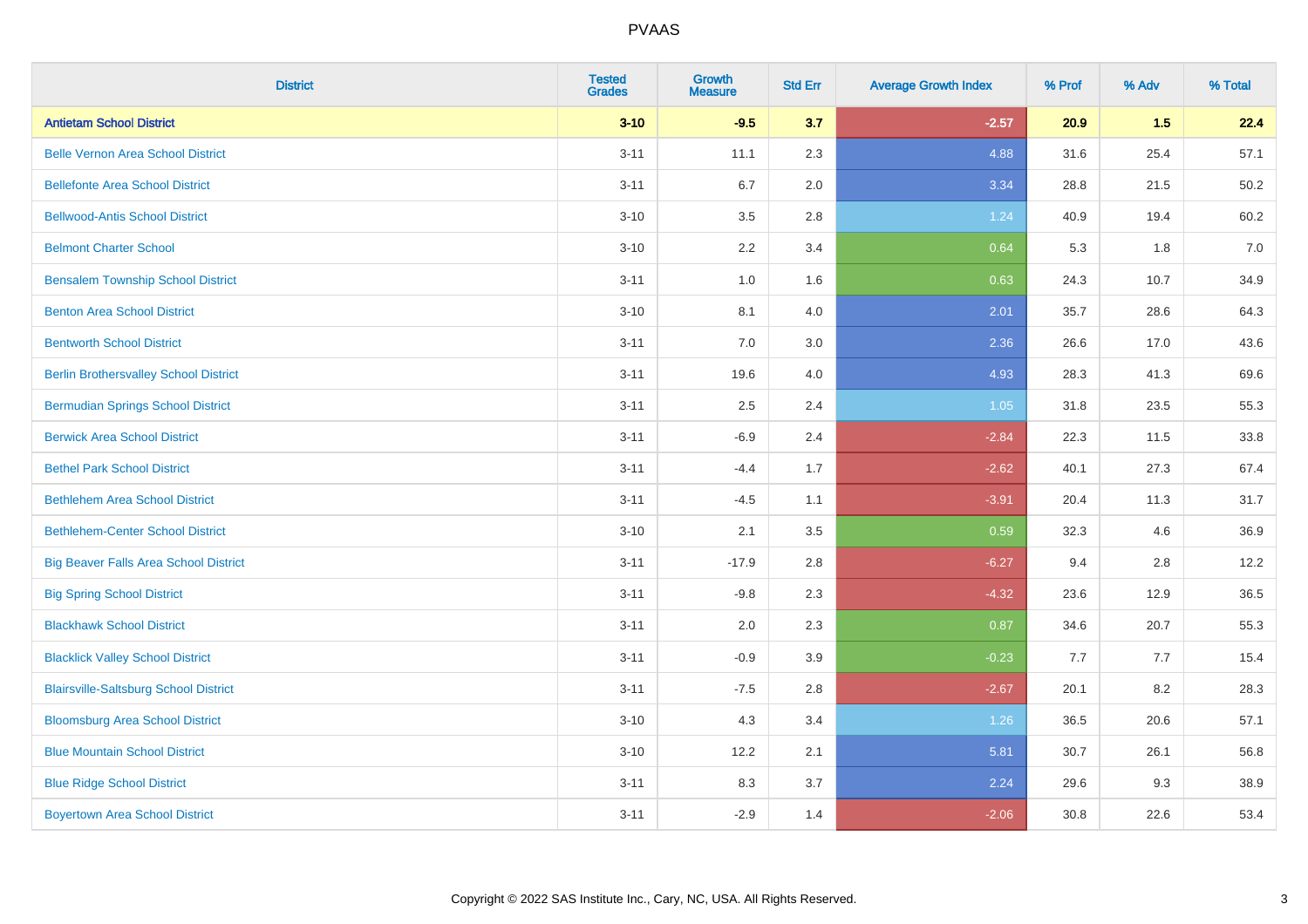| <b>District</b>                                 | <b>Tested</b><br><b>Grades</b> | <b>Growth</b><br><b>Measure</b> | <b>Std Err</b> | <b>Average Growth Index</b> | % Prof | % Adv   | % Total |
|-------------------------------------------------|--------------------------------|---------------------------------|----------------|-----------------------------|--------|---------|---------|
| <b>Antietam School District</b>                 | $3 - 10$                       | $-9.5$                          | 3.7            | $-2.57$                     | 20.9   | 1.5     | 22.4    |
| Boys Latin Of Philadelphia Charter School       | $6 - 12$                       | $-8.0$                          | 2.7            | $-3.02$                     | 1.4    | $0.0\,$ | 1.4     |
| <b>Bradford Area School District</b>            | $3 - 12$                       | $-1.8$                          | 2.3            | $-0.79$                     | 31.2   | 16.7    | 47.9    |
| <b>Brandywine Heights Area School District</b>  | $3 - 11$                       | 5.8                             | 2.6            | 2.27                        | 27.7   | 28.6    | 56.2    |
| <b>Brentwood Borough School District</b>        | $3 - 11$                       | 1.3                             | 3.0            | 0.44                        | 20.2   | 16.0    | 36.2    |
| <b>Bristol Borough School District</b>          | $3 - 12$                       | $-5.9$                          | 2.9            | $-2.00$                     | 27.8   | 3.3     | 31.1    |
| <b>Bristol Township School District</b>         | $3 - 11$                       | $-7.4$                          | 1.4            | $-5.32$                     | 13.8   | 4.6     | 18.4    |
| <b>Brockway Area School District</b>            | $3 - 11$                       | $-0.4$                          | 3.5            | $-0.11$                     | 41.2   | 13.8    | 55.0    |
| <b>Brookville Area School District</b>          | $3 - 11$                       | 6.8                             | 3.1            | 2.19                        | 46.1   | 14.6    | 60.7    |
| <b>Brownsville Area School District</b>         | $3 - 12$                       | 3.9                             | 3.8            | 1.04                        | 22.0   | 8.5     | 30.5    |
| <b>Bucks County Technical High School</b>       | $9 - 10$                       | $-2.9$                          | 2.2            | $-1.29$                     | 27.7   | 10.4    | 38.2    |
| <b>Burgettstown Area School District</b>        | $3 - 11$                       | $-11.2$                         | 3.2            | $-3.46$                     | 16.0   | 2.7     | 18.7    |
| <b>Burrell School District</b>                  | $3 - 11$                       | $-1.5$                          | 3.3            | $-0.44$                     | 27.8   | 17.7    | 45.6    |
| <b>Butler Area School District</b>              | $3 - 11$                       | $-14.1$                         | $1.5$          | $-9.60$                     | 26.4   | 11.1    | 37.5    |
| California Area School District                 | $3 - 10$                       | $-13.7$                         | 4.5            | $-3.06$                     | 41.7   | 16.7    | 58.3    |
| <b>Cambria Heights School District</b>          | $3 - 10$                       | $-6.2$                          | 2.9            | $-2.11$                     | 25.0   | 13.0    | 38.0    |
| <b>Cameron County School District</b>           | $3 - 12$                       | $-5.0$                          | 4.4            | $-1.12$                     | 34.9   | 4.8     | 39.7    |
| <b>Camp Hill School District</b>                | $3 - 12$                       | 20.7                            | 2.9            | 7.00                        | 32.3   | 41.4    | 73.7    |
| <b>Canon-Mcmillan School District</b>           | $3 - 11$                       | $-5.0$                          | $1.5$          | $-3.25$                     | 30.8   | 28.5    | 59.3    |
| <b>Canton Area School District</b>              | $3 - 11$                       | 8.4                             | 2.9            | 2.92                        | 13.8   | 23.0    | 36.8    |
| Capital Area School for the Arts Charter School | $9 - 11$                       | 14.2                            | 4.5            | 3.13                        | 27.5   | 30.0    | 57.5    |
| <b>Carbon Career &amp; Technical Institute</b>  | $9 - 11$                       | $-9.3$                          | 3.2            | $-2.92$                     | 19.6   | 2.2     | 21.7    |
| <b>Carbondale Area School District</b>          | $3 - 10$                       | $-2.8$                          | 3.2            | $-0.87$                     | 27.5   | 2.9     | 30.4    |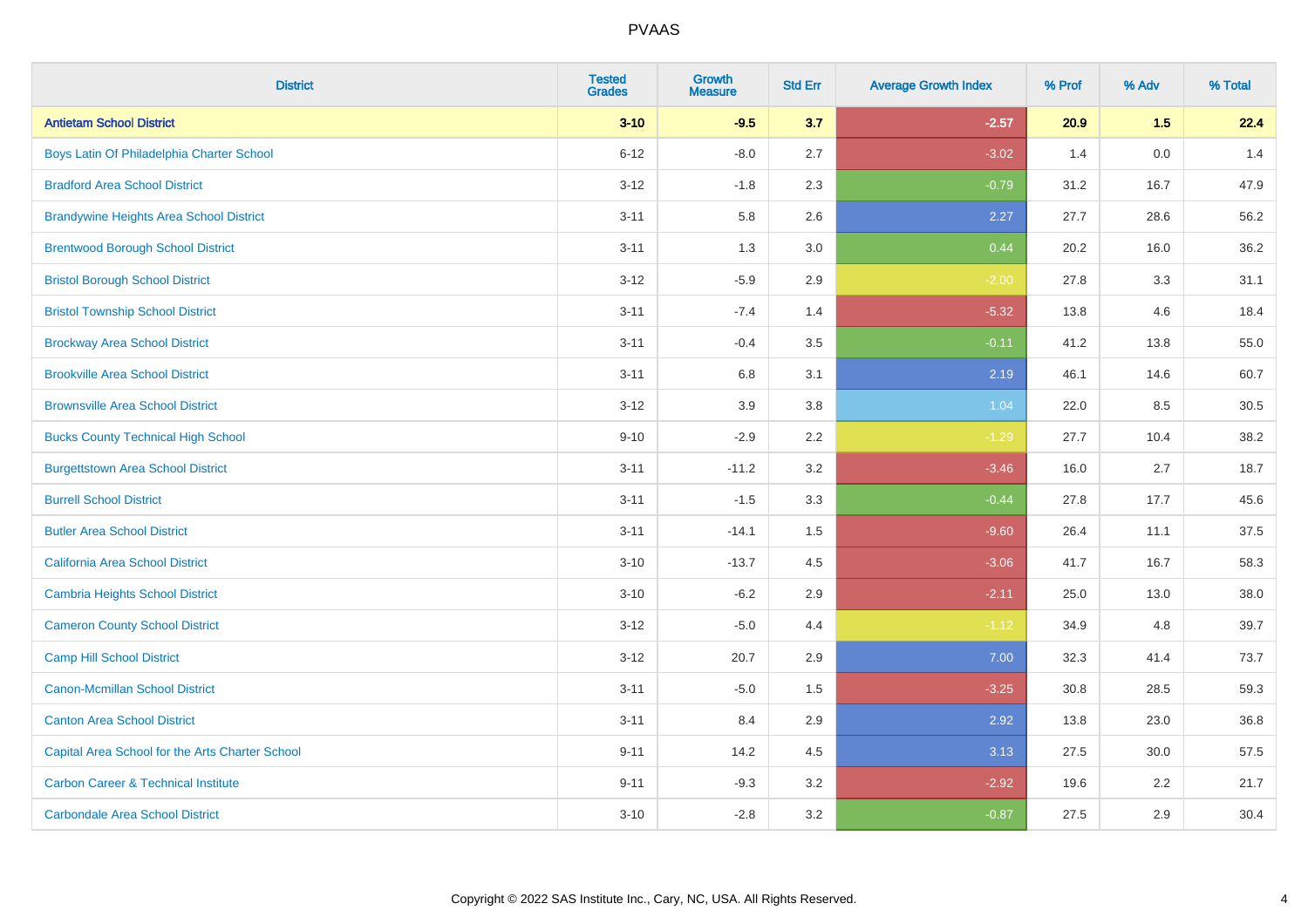| <b>District</b>                                         | <b>Tested</b><br><b>Grades</b> | <b>Growth</b><br><b>Measure</b> | <b>Std Err</b> | <b>Average Growth Index</b> | % Prof | % Adv   | % Total |
|---------------------------------------------------------|--------------------------------|---------------------------------|----------------|-----------------------------|--------|---------|---------|
| <b>Antietam School District</b>                         | $3 - 10$                       | $-9.5$                          | 3.7            | $-2.57$                     | 20.9   | 1.5     | 22.4    |
| <b>Carlisle Area School District</b>                    | $3 - 11$                       | $-5.2$                          | 1.7            | $-2.99$                     | 28.0   | 19.3    | 47.3    |
| <b>Carlynton School District</b>                        | $3 - 11$                       | $-2.0$                          | 3.2            | $-0.62$                     | 27.9   | $5.2\,$ | 33.1    |
| <b>Carmichaels Area School District</b>                 | $3 - 10$                       | $-7.0$                          | 3.1            | $-2.30$                     | 17.8   | 9.6     | 27.4    |
| Catasauqua Area School District                         | $3-12$                         | $-7.3$                          | 2.8            | $-2.58$                     | 27.1   | 11.2    | 38.3    |
| <b>Centennial School District</b>                       | $3 - 10$                       | 1.5                             | 1.5            | 0.98                        | 23.6   | 12.4    | 36.0    |
| Center For Student Learning Charter School At Pennsbury | $6 - 12$                       | $-3.3$                          | 6.0            | $-0.55$                     | 23.1   | 0.0     | 23.1    |
| <b>Central Bucks School District</b>                    | $3 - 11$                       | 15.5                            | 0.9            | 17.94                       | 34.8   | 41.4    | 76.2    |
| <b>Central Cambria School District</b>                  | $3 - 11$                       | $-12.7$                         | 2.3            | $-5.61$                     | 19.4   | 7.4     | 26.9    |
| <b>Central Columbia School District</b>                 | $3 - 12$                       | 0.3                             | 2.3            | 0.12                        | 25.4   | 37.6    | 63.0    |
| <b>Central Dauphin School District</b>                  | $3 - 11$                       | $-5.2$                          | 1.2            | $-4.24$                     | 29.3   | 8.7     | 38.0    |
| <b>Central Fulton School District</b>                   | $3 - 11$                       | $-13.3$                         | 3.2            | $-4.20$                     | 18.1   | 9.7     | 27.8    |
| <b>Central Greene School District</b>                   | $3 - 11$                       | $-0.4$                          | 2.5            | $-0.15$                     | 27.8   | 14.8    | 42.6    |
| <b>Central Valley School District</b>                   | $3 - 10$                       | 4.7                             | 2.6            | 1.83                        | 37.8   | 18.5    | 56.3    |
| <b>Central York School District</b>                     | $3-12$                         | 12.9                            | 1.5            | 8.64                        | 31.4   | 24.1    | 55.5    |
| <b>Chambersburg Area School District</b>                | $3 - 11$                       | $-5.6$                          | 1.3            | $-4.42$                     | 24.2   | 15.2    | 39.4    |
| <b>Charleroi School District</b>                        | $3 - 11$                       | $-4.3$                          | 2.7            | $-1.55$                     | 22.2   | 15.9    | 38.1    |
| <b>Chartiers Valley School District</b>                 | $3 - 11$                       | $-9.1$                          | 2.1            | $-4.23$                     | 20.7   | 17.4    | 38.0    |
| <b>Chartiers-Houston School District</b>                | $3 - 10$                       | $-16.5$                         | 3.5            | $-4.79$                     | 26.3   | 6.6     | 32.9    |
| <b>Cheltenham School District</b>                       | $3 - 11$                       | $-17.6$                         | 2.0            | $-8.74$                     | 24.4   | 8.3     | 32.6    |
| <b>Chester Charter Scholars Academy Charter School</b>  | $3 - 12$                       | $-6.2$                          | 3.3            | $-1.88$                     | 2.2    | 0.0     | 2.2     |
| <b>Chester-Upland School District</b>                   | $3 - 11$                       | $-3.6$                          | 2.6            | $-1.38$                     | 1.6    | 0.0     | 1.6     |
| <b>Chestnut Ridge School District</b>                   | $3 - 12$                       | 4.0                             | 2.9            | 1.38                        | 33.2   | 11.0    | 44.2    |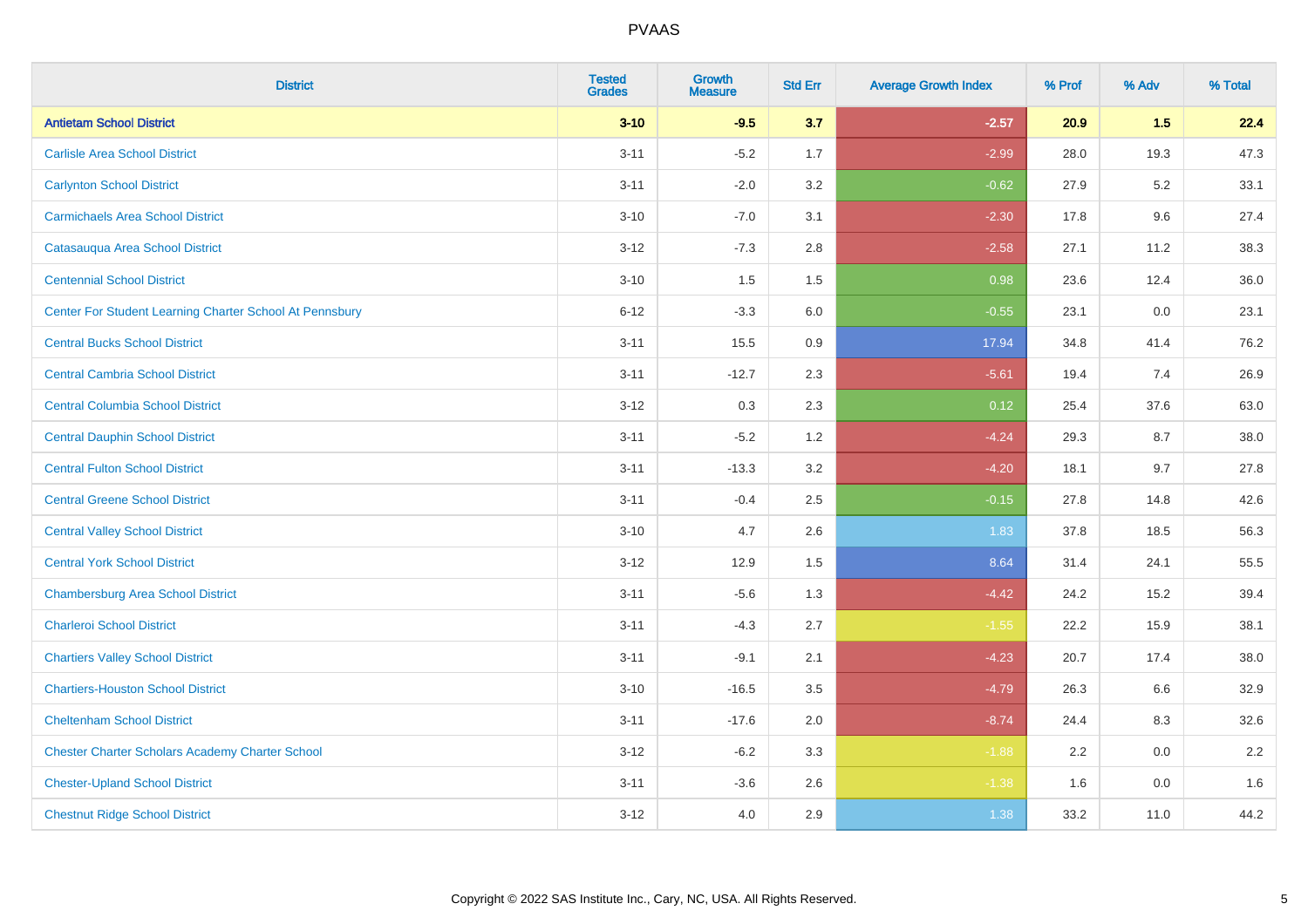| <b>District</b>                                    | <b>Tested</b><br><b>Grades</b> | <b>Growth</b><br><b>Measure</b> | <b>Std Err</b> | <b>Average Growth Index</b> | % Prof | % Adv   | % Total |
|----------------------------------------------------|--------------------------------|---------------------------------|----------------|-----------------------------|--------|---------|---------|
| <b>Antietam School District</b>                    | $3 - 10$                       | $-9.5$                          | 3.7            | $-2.57$                     | 20.9   | 1.5     | 22.4    |
| <b>Chichester School District</b>                  | $3 - 11$                       | $-1.8$                          | 4.2            | $-0.44$                     | 40.0   | 14.0    | 54.0    |
| <b>City CHS</b>                                    | $10 - 11$                      | $-5.6$                          | 2.4            | $-2.34$                     | 15.9   | 1.5     | 17.4    |
| <b>Clairton City School District</b>               | $3 - 11$                       | $-1.6$                          | $5.0\,$        | $-0.32$                     | 3.8    | $0.5\,$ | 4.4     |
| <b>Clarion Area School District</b>                | $3 - 11$                       | 3.2                             | 3.7            | 0.88                        | 31.7   | 13.3    | 45.0    |
| <b>Clarion-Limestone Area School District</b>      | $3 - 12$                       | $-10.0$                         | 3.6            | $-2.76$                     | 28.3   | 20.0    | 48.3    |
| <b>Claysburg-Kimmel School District</b>            | $3 - 11$                       | $-1.2$                          | 5.2            | $-0.22$                     | 5.0    | 0.0     | $5.0$   |
| <b>Clearfield Area School District</b>             | $3 - 10$                       | $-1.3$                          | 3.7            | $-0.34$                     | 43.9   | 24.6    | 68.4    |
| <b>Coatesville Area School District</b>            | $3 - 11$                       | $-9.5$                          | 1.6            | $-5.81$                     | 12.8   | 3.3     | 16.2    |
| <b>Cocalico School District</b>                    | $3 - 11$                       | 12.3                            | 1.9            | 6.48                        | 28.2   | 32.3    | 60.5    |
| <b>Collegium Charter School</b>                    | $3 - 10$                       | 21.2                            | 2.6            | 8.18                        | 25.4   | 16.4    | 41.8    |
| <b>Colonial School District</b>                    | $3 - 11$                       | 22.1                            | 1.6            | 13.55                       | 27.2   | 43.5    | 70.6    |
| <b>Columbia Borough School District</b>            | $3 - 12$                       | $-1.1$                          | 3.6            | $-0.31$                     | 17.2   | 1.7     | 19.0    |
| <b>Columbia-Montour AVTS</b>                       | $9 - 10$                       | $-7.1$                          | 2.8            | $-2.52$                     | 19.5   | 3.2     | 22.7    |
| <b>Commodore Perry School District</b>             | $3 - 11$                       | $-10.4$                         | 4.5            | $-2.30$                     | 29.4   | 5.9     | 35.3    |
| <b>Commonwealth Charter Academy Charter School</b> | $3 - 10$                       | 4.2                             | 1.6            | 2.68                        | 27.0   | 15.6    | 42.5    |
| Community Academy Of Philadelphia Charter School   | $3 - 11$                       | 0.1                             | 2.6            | 0.06                        | 9.7    | 2.6     | 12.4    |
| <b>Conemaugh Township Area School District</b>     | $3 - 12$                       | 4.8                             | 3.5            | 1.39                        | 30.9   | 27.8    | 58.8    |
| <b>Conemaugh Valley School District</b>            | $3 - 12$                       | $-6.3$                          | 4.1            | $-1.54$                     | 23.7   | 5.1     | 28.8    |
| <b>Conestoga Valley School District</b>            | $3 - 11$                       | 2.4                             | 1.7            | 1.43                        | 35.0   | 23.5    | 58.5    |
| <b>Conewago Valley School District</b>             | $3 - 12$                       | 7.6                             | 1.7            | 4.46                        | 41.3   | 19.4    | 60.6    |
| <b>Conneaut School District</b>                    | $3 - 12$                       | $-2.3$                          | 2.6            | $-0.91$                     | 27.4   | 9.7     | 37.1    |
| <b>Connellsville Area School District</b>          | $3 - 11$                       | $-5.3$                          | 2.0            | $-2.67$                     | 24.2   | 5.0     | 29.1    |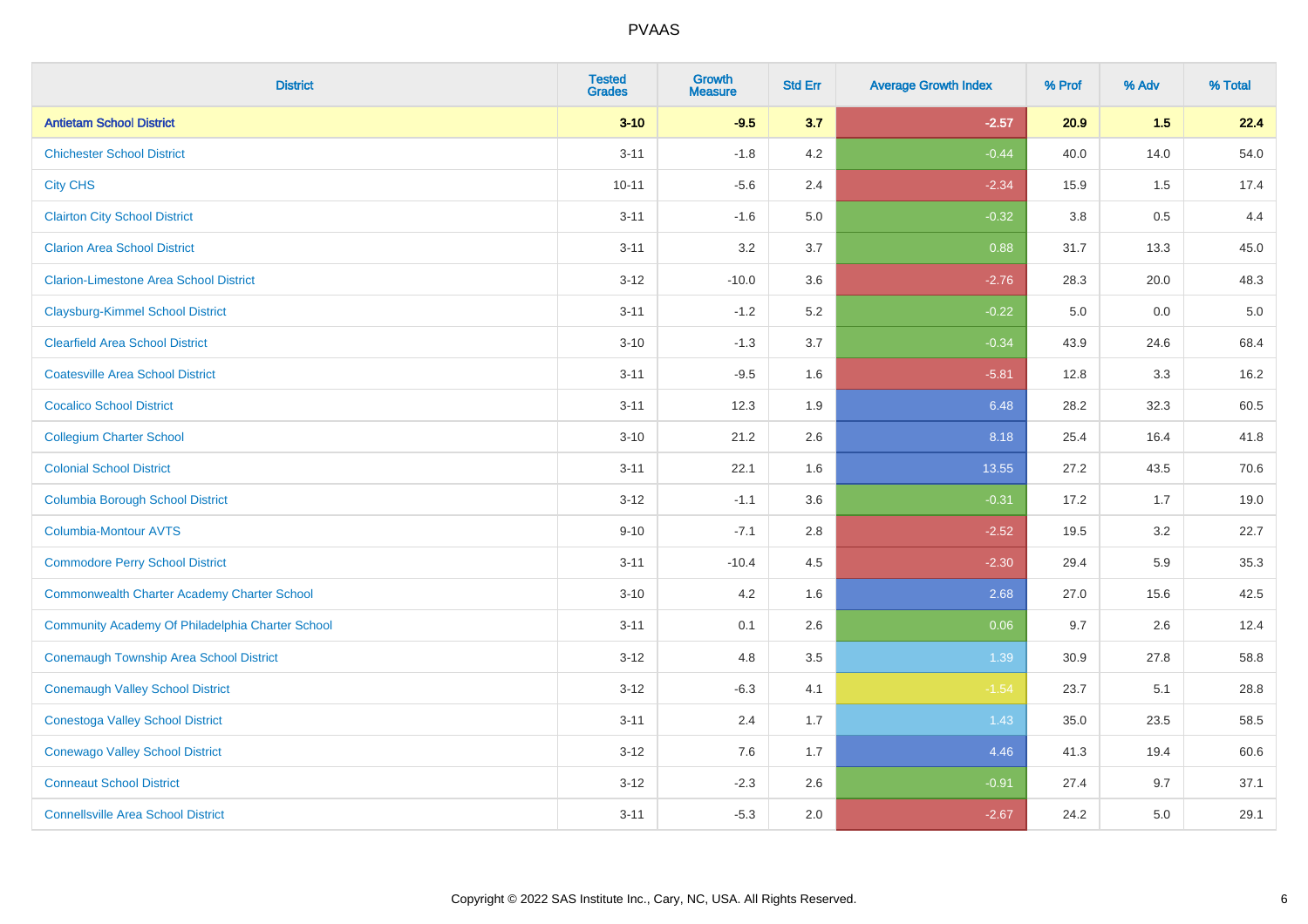| <b>District</b>                           | <b>Tested</b><br><b>Grades</b> | Growth<br><b>Measure</b> | <b>Std Err</b> | <b>Average Growth Index</b> | % Prof | % Adv | % Total |
|-------------------------------------------|--------------------------------|--------------------------|----------------|-----------------------------|--------|-------|---------|
| <b>Antietam School District</b>           | $3 - 10$                       | $-9.5$                   | 3.7            | $-2.57$                     | 20.9   | 1.5   | 22.4    |
| <b>Conrad Weiser Area School District</b> | $3 - 11$                       | 7.1                      | 2.1            | 3.34                        | 28.2   | 14.4  | 42.6    |
| <b>Cornell School District</b>            | $3 - 11$                       | $-5.5$                   | 4.6            | $-1.20$                     | 11.3   | 3.2   | 14.5    |
| <b>Cornwall-Lebanon School District</b>   | $3 - 11$                       | $8.2\,$                  | 1.6            | 5.24                        | 28.0   | 20.5  | 48.6    |
| <b>Corry Area School District</b>         | $3 - 11$                       | $-6.8$                   | 2.3            | $-3.01$                     | 24.0   | 8.8   | 32.8    |
| <b>Coudersport Area School District</b>   | $3 - 11$                       | 14.8                     | 3.4            | 4.33                        | 34.7   | 28.0  | 62.7    |
| <b>Council Rock School District</b>       | $3 - 11$                       | 13.5                     | 1.1            | 12.27                       | 32.0   | 35.4  | 67.4    |
| <b>Cranberry Area School District</b>     | $3 - 12$                       | $-0.9$                   | 3.1            | $-0.29$                     | 25.5   | 9.7   | 35.2    |
| <b>Crawford Central School District</b>   | $3 - 11$                       | 5.7                      | 2.1            | 2.71                        | 26.4   | 15.8  | 42.1    |
| <b>Crestwood School District</b>          | $3 - 11$                       | $-3.4$                   | $2.2\,$        | $-1.52$                     | 33.1   | 21.7  | 54.9    |
| <b>Cumberland Valley School District</b>  | $3 - 12$                       | 18.6                     | 1.2            | 15.79                       | 31.3   | 39.2  | 70.5    |
| <b>Dallas School District</b>             | $3 - 11$                       | 8.1                      | 2.1            | 3.87                        | 32.4   | 22.4  | 54.8    |
| <b>Dallastown Area School District</b>    | $3 - 11$                       | 19.9                     | 1.4            | 14.14                       | 36.8   | 34.2  | 71.0    |
| Daniel Boone Area School District         | $3 - 12$                       | 0.9                      | 1.9            | 0.46                        | 28.9   | 22.0  | 51.0    |
| <b>Danville Area School District</b>      | $3 - 11$                       | 18.4                     | 2.6            | 7.19                        | 32.0   | 46.1  | 78.1    |
| <b>Dauphin County Technical School</b>    | $9 - 11$                       | $-3.9$                   | 2.3            | $-1.67$                     | 18.3   | 11.1  | 29.3    |
| <b>Deer Lakes School District</b>         | $3 - 11$                       | $-10.0$                  | 2.5            | $-4.02$                     | 27.7   | 9.9   | 37.6    |
| <b>Delaware Valley School District</b>    | $3 - 11$                       | 15.7                     | 1.6            | 9.62                        | 36.7   | 32.1  | 68.8    |
| <b>Derry Area School District</b>         | $3 - 11$                       | $-11.8$                  | 2.6            | $-4.53$                     | 34.8   | 6.1   | 40.9    |
| <b>Derry Township School District</b>     | $3 - 10$                       | 20.1                     | 2.0            | 10.20                       | 32.8   | 46.9  | 79.7    |
| <b>Donegal School District</b>            | $3 - 12$                       | 5.9                      | 2.2            | 2.72                        | 34.1   | 23.1  | 57.2    |
| <b>Dover Area School District</b>         | $3 - 12$                       | 7.1                      | 1.9            | 3.78                        | 33.0   | 18.7  | 51.7    |
| Downingtown Area School District          | $3 - 11$                       | 4.4                      | 1.1            | 4.06                        | 30.1   | 32.0  | 62.2    |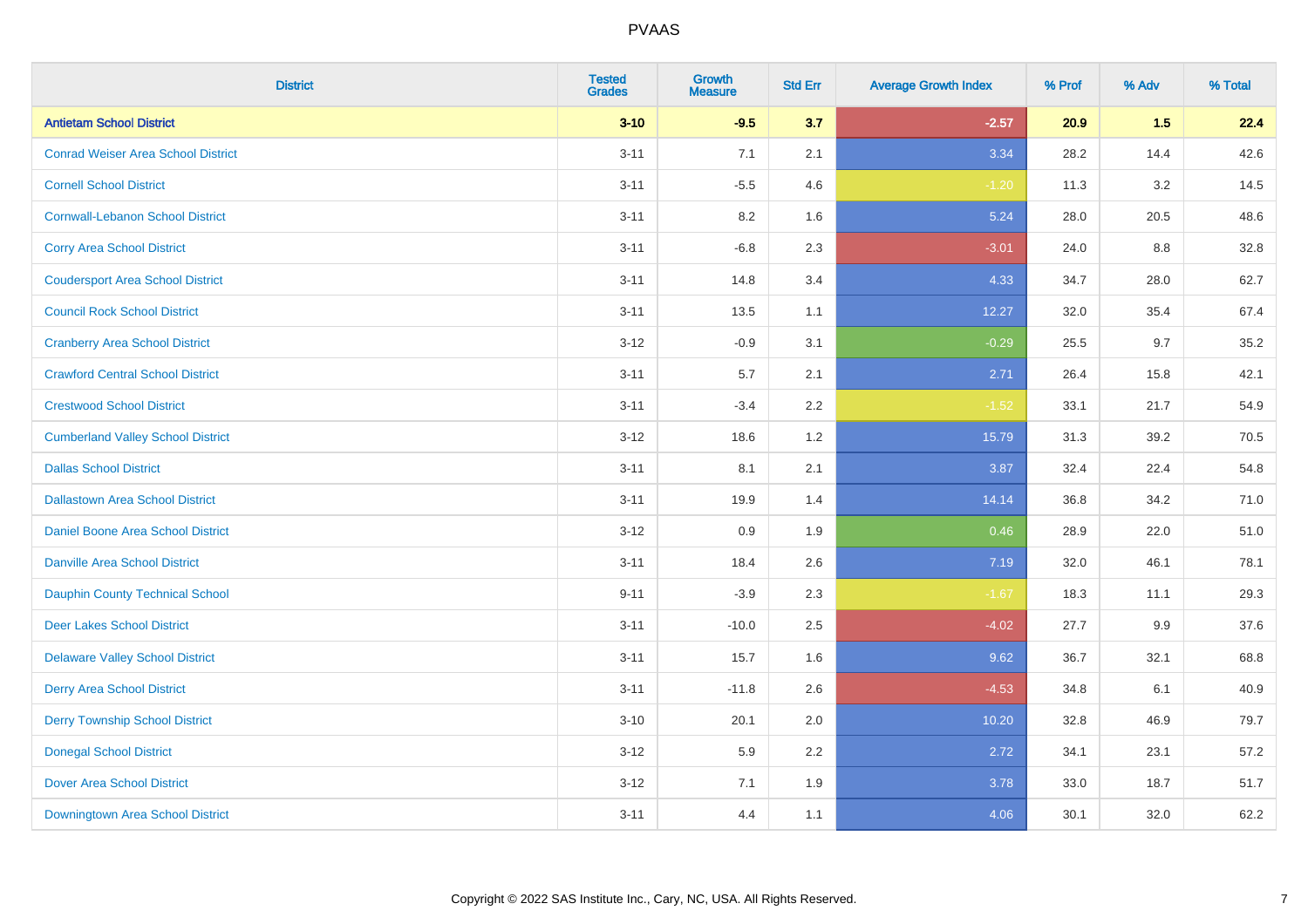| <b>District</b>                                   | <b>Tested</b><br><b>Grades</b> | <b>Growth</b><br><b>Measure</b> | <b>Std Err</b> | <b>Average Growth Index</b> | % Prof | % Adv | % Total |
|---------------------------------------------------|--------------------------------|---------------------------------|----------------|-----------------------------|--------|-------|---------|
| <b>Antietam School District</b>                   | $3 - 10$                       | $-9.5$                          | 3.7            | $-2.57$                     | 20.9   | 1.5   | 22.4    |
| Dr Robert Ketterer Charter School Inc             | $6 - 12$                       | 7.1                             | 4.3            | 1.66                        | 7.3    | 1.7   | 9.0     |
| <b>Dubois Area School District</b>                | $3 - 11$                       | $-2.8$                          | 2.0            | $-1.37$                     | 35.5   | 19.0  | 54.6    |
| <b>Dunmore School District</b>                    | $3 - 11$                       | $-12.2$                         | 2.7            | $-4.51$                     | 15.0   | 5.3   | 20.4    |
| <b>East Allegheny School District</b>             | $3 - 11$                       | $-6.4$                          | 3.0            | $-2.11$                     | 21.0   | 7.4   | 28.4    |
| <b>East Lycoming School District</b>              | $3 - 11$                       | $-10.9$                         | 2.1            | $-5.08$                     | 22.5   | 8.2   | 30.8    |
| <b>East Penn School District</b>                  | $3 - 11$                       | 8.9                             | 1.2            | 7.61                        | 32.8   | 26.4  | 59.2    |
| East Pennsboro Area School District               | $3 - 11$                       | 4.8                             | 2.1            | 2.26                        | 36.8   | 16.9  | 53.7    |
| <b>East Stroudsburg Area School District</b>      | $3 - 11$                       | $-4.9$                          | 1.4            | $-3.38$                     | 22.7   | 12.5  | 35.2    |
| <b>Eastern Lancaster County School District</b>   | $3 - 12$                       | 2.9                             | 3.2            | 0.91                        | 35.2   | 36.4  | 71.6    |
| <b>Eastern Lebanon County School District</b>     | $3 - 11$                       | 4.0                             | 2.1            | 1.89                        | 23.5   | 11.5  | 35.0    |
| <b>Eastern York School District</b>               | $3 - 11$                       | $-6.2$                          | 2.3            | $-2.70$                     | 27.8   | 18.5  | 46.4    |
| <b>Easton Area School District</b>                | $3 - 12$                       | 6.3                             | 1.3            | 4.91                        | 24.1   | 13.0  | 37.1    |
| <b>Elizabeth Forward School District</b>          | $3 - 11$                       | $-5.5$                          | 2.5            | $-2.25$                     | 32.2   | 12.8  | 45.0    |
| <b>Elizabethtown Area School District</b>         | $3 - 12$                       | 7.1                             | 1.7            | 4.19                        | 36.4   | 27.6  | 64.0    |
| <b>Elk Lake School District</b>                   | $3 - 11$                       | $-6.1$                          | 2.9            | $-2.12$                     | 26.3   | 11.6  | 37.9    |
| <b>Ellwood City Area School District</b>          | $3 - 11$                       | $-12.5$                         | 3.1            | $-4.00$                     | 26.7   | 8.7   | 35.4    |
| <b>Environmental Charter School At Frick Park</b> | $3-9$                          | $-6.2$                          | 3.7            | $-1.67$                     | 25.9   | 3.4   | 29.3    |
| <b>Ephrata Area School District</b>               | $3 - 11$                       | $6.8\,$                         | 1.7            | 4.08                        | 31.6   | 17.1  | 48.8    |
| <b>Erie City School District</b>                  | $3 - 12$                       | $-4.5$                          | 1.4            | $-3.09$                     | 13.4   | 6.7   | 20.1    |
| Esperanza Academy Charter School                  | $4 - 11$                       | 2.1                             | 2.1            | 1.01                        | 14.2   | 3.6   | 17.8    |
| <b>Esperanza Cyber Charter School</b>             | $3 - 11$                       | 7.1                             | 6.1            | 1.15                        | 8.8    | 2.9   | 11.8    |
| <b>Everett Area School District</b>               | $3 - 11$                       | $-1.1$                          | 3.1            | $-0.34$                     | 34.2   | 13.2  | 47.4    |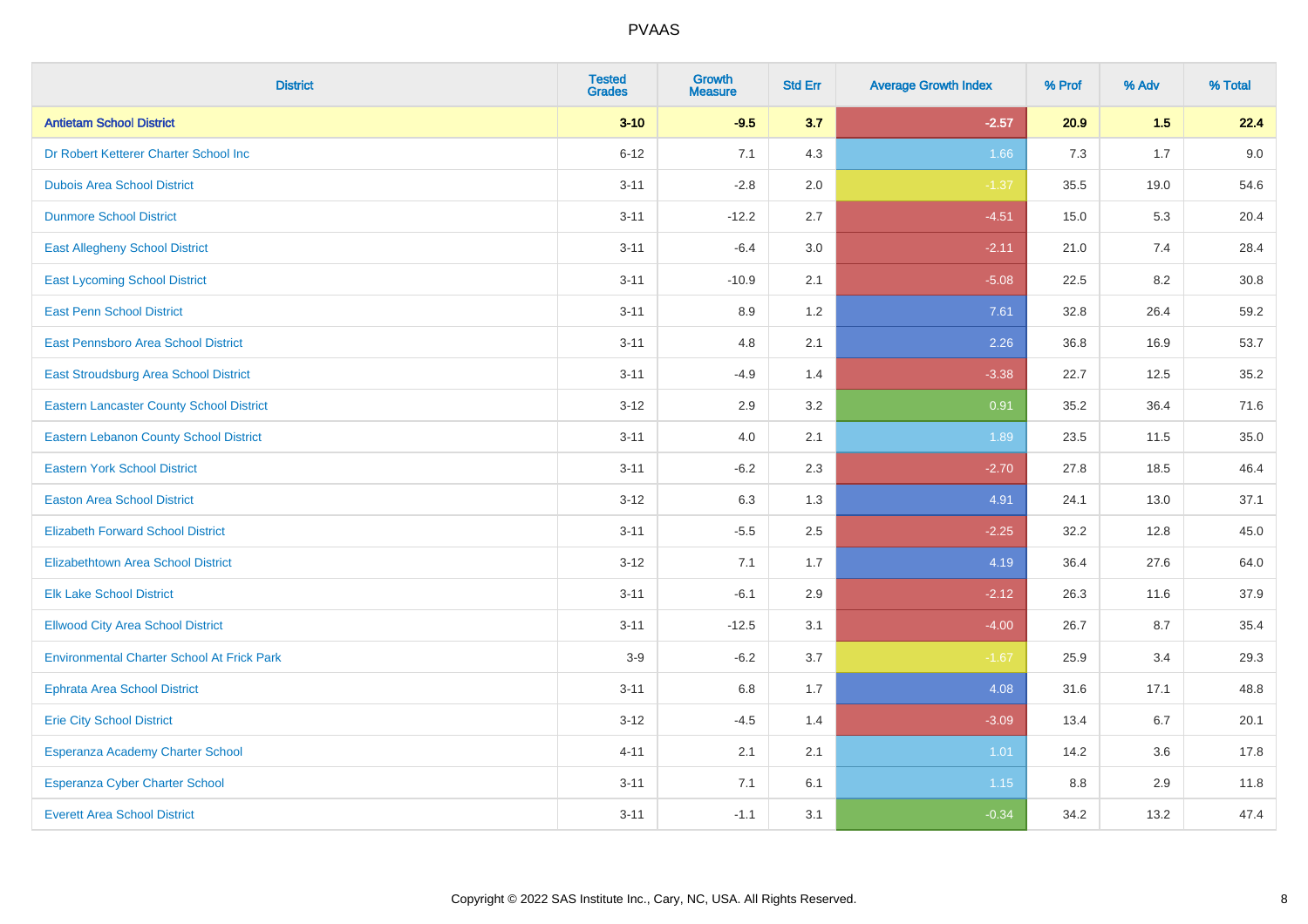| <b>District</b>                                   | <b>Tested</b><br><b>Grades</b> | <b>Growth</b><br><b>Measure</b> | <b>Std Err</b> | <b>Average Growth Index</b> | % Prof | % Adv | % Total |
|---------------------------------------------------|--------------------------------|---------------------------------|----------------|-----------------------------|--------|-------|---------|
| <b>Antietam School District</b>                   | $3 - 10$                       | $-9.5$                          | 3.7            | $-2.57$                     | 20.9   | 1.5   | 22.4    |
| <b>Evergreen Community Charter School</b>         | $6 - 11$                       | $-1.1$                          | 4.7            | $-0.23$                     | 34.6   | 26.9  | 61.5    |
| <b>Executive Education Academy Charter School</b> | $3 - 10$                       | $-14.6$                         | 3.0            | $-4.81$                     | 8.5    | 1.2   | 9.8     |
| <b>Exeter Township School District</b>            | $3 - 11$                       | $-1.0$                          | 1.7            | $-0.58$                     | 27.2   | 15.6  | 42.8    |
| <b>Fairfield Area School District</b>             | $3 - 11$                       | $-0.5$                          | 3.6            | $-0.13$                     | 43.9   | 6.1   | 50.0    |
| <b>Fairview School District</b>                   | $3 - 11$                       | 8.3                             | 2.4            | 3.43                        | 41.9   | 34.9  | 76.7    |
| <b>Fannett-Metal School District</b>              | $3 - 11$                       | $-22.3$                         | 4.8            | $-4.65$                     | 16.4   | 6.6   | 23.0    |
| <b>Farrell Area School District</b>               | $3 - 11$                       | $-1.9$                          | 4.2            | $-0.44$                     | 9.3    | 11.6  | 20.9    |
| <b>Ferndale Area School District</b>              | $3 - 10$                       | $-1.1$                          | 4.1            | $-0.27$                     | 21.0   | 7.9   | 29.0    |
| <b>Fleetwood Area School District</b>             | $3 - 10$                       | 10.4                            | 2.0            | 5.19                        | 31.7   | 25.8  | 57.5    |
| <b>Forbes Road School District</b>                | $3 - 11$                       | $-11.5$                         | 4.7            | $-2.43$                     | 23.1   | 10.3  | 33.3    |
| <b>Forest Area School District</b>                | $3 - 11$                       | $-1.8$                          | 4.7            | $-0.37$                     | 18.9   | 15.1  | 34.0    |
| <b>Forest City Regional School District</b>       | $3 - 12$                       | $-1.2$                          | 3.6            | $-0.33$                     | 26.5   | 8.2   | 34.7    |
| <b>Forest Hills School District</b>               | $3 - 11$                       | 1.8                             | 2.5            | 0.71                        | 28.8   | 10.3  | 39.1    |
| <b>Fort Cherry School District</b>                | $3 - 10$                       | $-0.7$                          | 3.1            | $-0.21$                     | 30.6   | 14.1  | 44.7    |
| <b>Fort Leboeuf School District</b>               | $3 - 11$                       | 3.5                             | 2.2            | 1.58                        | 32.0   | 16.8  | 48.8    |
| Fox Chapel Area School District                   | $3 - 11$                       | 17.6                            | 1.9            | 9.47                        | 22.9   | 52.0  | 74.9    |
| <b>Franklin Area School District</b>              | $3 - 11$                       | $-3.7$                          | 2.6            | $-1.43$                     | 30.5   | 5.9   | 36.4    |
| <b>Franklin Regional School District</b>          | $3 - 11$                       | 11.3                            | 1.8            | 6.13                        | 30.0   | 35.0  | 65.0    |
| <b>Frazier School District</b>                    | $3 - 11$                       | $-18.9$                         | 3.4            | $-5.49$                     | 18.3   | 1.4   | 19.7    |
| <b>Freedom Area School District</b>               | $3 - 11$                       | $-6.3$                          | 3.1            | $-2.04$                     | 22.9   | 8.4   | 31.3    |
| <b>Freeport Area School District</b>              | $3 - 10$                       | $-0.2$                          | 2.1            | $-0.10$                     | 37.4   | 29.8  | 67.2    |
| <b>Galeton Area School District</b>               | $3 - 11$                       | 5.4                             | 5.4            | 1.01                        | 33.3   | 22.2  | 55.6    |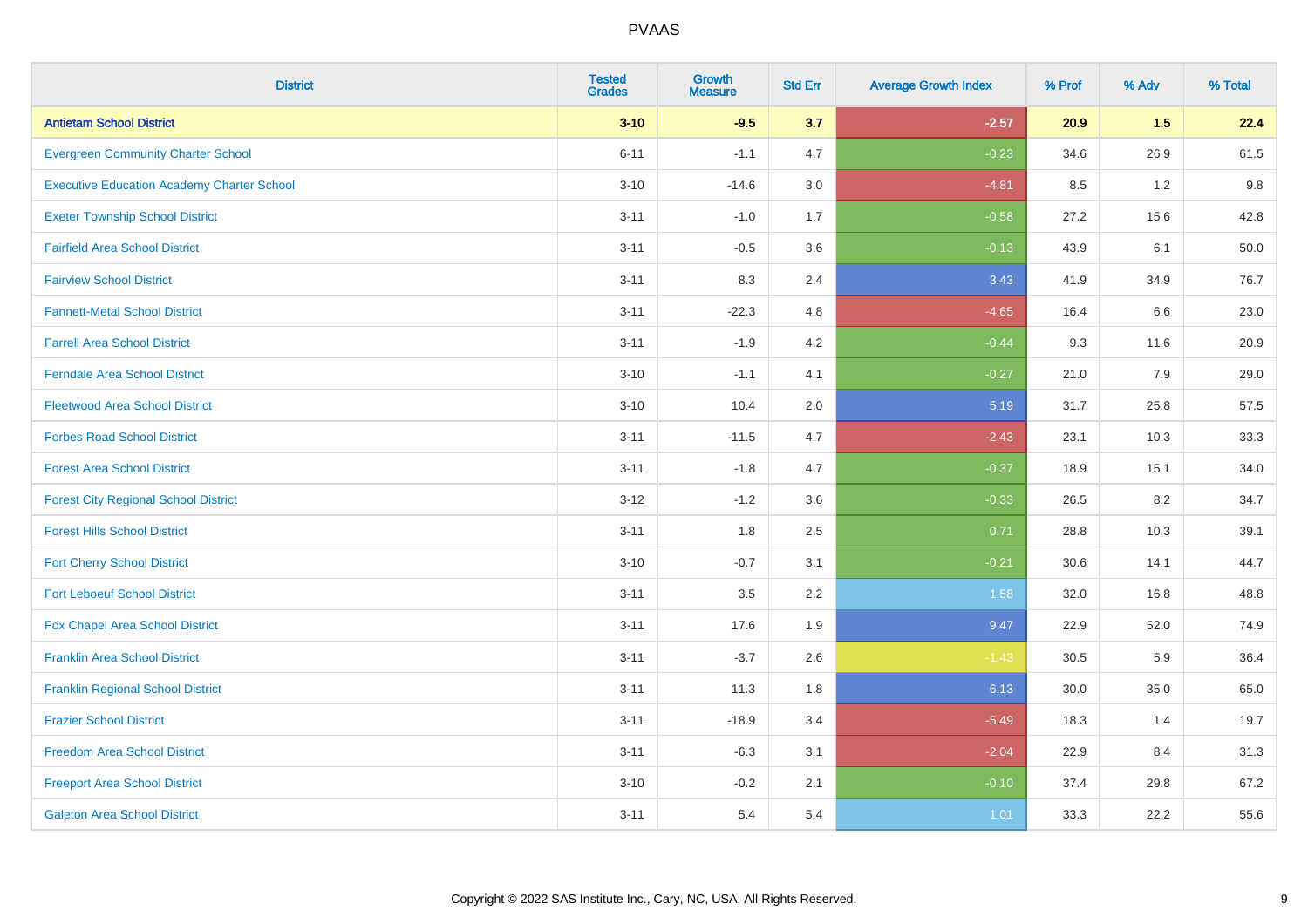| <b>District</b>                               | <b>Tested</b><br><b>Grades</b> | <b>Growth</b><br><b>Measure</b> | <b>Std Err</b> | <b>Average Growth Index</b> | % Prof | % Adv | % Total |
|-----------------------------------------------|--------------------------------|---------------------------------|----------------|-----------------------------|--------|-------|---------|
| <b>Antietam School District</b>               | $3 - 10$                       | $-9.5$                          | 3.7            | $-2.57$                     | 20.9   | 1.5   | 22.4    |
| <b>Garnet Valley School District</b>          | $3 - 10$                       | 0.2                             | 1.7            | 0.13                        | 34.9   | 26.4  | 61.3    |
| <b>Gateway School District</b>                | $3 - 11$                       | 3.1                             | 2.0            | 1.55                        | 35.7   | 18.5  | 54.2    |
| <b>General Mclane School District</b>         | $3 - 11$                       | $-10.7$                         | 2.4            | $-4.40$                     | 34.0   | 15.6  | 49.6    |
| <b>Gettysburg Area School District</b>        | $3 - 11$                       | $-6.0$                          | 2.0            | $-3.02$                     | 28.8   | 19.6  | 48.5    |
| <b>Girard School District</b>                 | $3 - 11$                       | $-12.3$                         | 2.6            | $-4.76$                     | 29.7   | 18.9  | 48.6    |
| <b>Glendale School District</b>               | $3 - 10$                       | 7.9                             | 3.5            | 2.25                        | 42.6   | 9.3   | 51.8    |
| <b>Governor Mifflin School District</b>       | $3 - 11$                       | $-4.4$                          | 1.6            | $-2.69$                     | 30.3   | 7.7   | 38.0    |
| <b>Great Valley School District</b>           | $3 - 11$                       | 5.4                             | 2.0            | 2.77                        | 33.8   | 33.5  | 67.3    |
| <b>Greater Johnstown School District</b>      | $3 - 11$                       | $-3.5$                          | 2.4            | $-1.45$                     | 10.3   | 1.3   | 11.5    |
| <b>Greater Latrobe School District</b>        | $3 - 11$                       | $-14.1$                         | 2.0            | $-7.14$                     | 41.0   | 12.6  | 53.6    |
| <b>Greater Nanticoke Area School District</b> | $3 - 12$                       | $-6.8$                          | 2.6            | $-2.58$                     | 15.2   | 8.9   | 24.1    |
| <b>Greencastle-Antrim School District</b>     | $3 - 11$                       | $-0.3$                          | 2.0            | $-0.14$                     | 30.9   | 22.2  | 53.1    |
| <b>Greensburg Salem School District</b>       | $3 - 11$                       | $-6.9$                          | 2.2            | $-3.06$                     | 30.3   | 13.3  | 43.6    |
| <b>Greenville Area School District</b>        | $3 - 11$                       | $-13.2$                         | 3.0            | $-4.45$                     | 32.1   | 4.6   | 36.7    |
| <b>Greenwood School District</b>              | $3 - 11$                       | 11.3                            | 3.6            | 3.14                        | 31.2   | 32.8  | 63.9    |
| <b>Grove City Area School District</b>        | $3 - 12$                       | $-8.8$                          | 2.3            | $-3.89$                     | 25.6   | 16.4  | 42.0    |
| <b>Halifax Area School District</b>           | $3 - 11$                       | 5.8                             | 3.5            | 1.64                        | 32.1   | 18.9  | 50.9    |
| Hamburg Area School District                  | $3 - 11$                       | 0.6                             | 2.4            | 0.25                        | 28.0   | 15.5  | 43.6    |
| <b>Hampton Township School District</b>       | $3 - 11$                       | 7.4                             | 2.0            | 3.79                        | 37.9   | 39.2  | 77.0    |
| <b>Hanover Area School District</b>           | $3 - 11$                       | $-14.7$                         | 4.7            | $-3.13$                     | 12.1   | 3.0   | 15.2    |
| <b>Hanover Public School District</b>         | $3 - 11$                       | $-12.4$                         | 2.7            | $-4.50$                     | 22.7   | 6.2   | 28.9    |
| <b>Harbor Creek School District</b>           | $3 - 11$                       | 13.4                            | 2.3            | 5.80                        | 34.5   | 40.7  | 75.2    |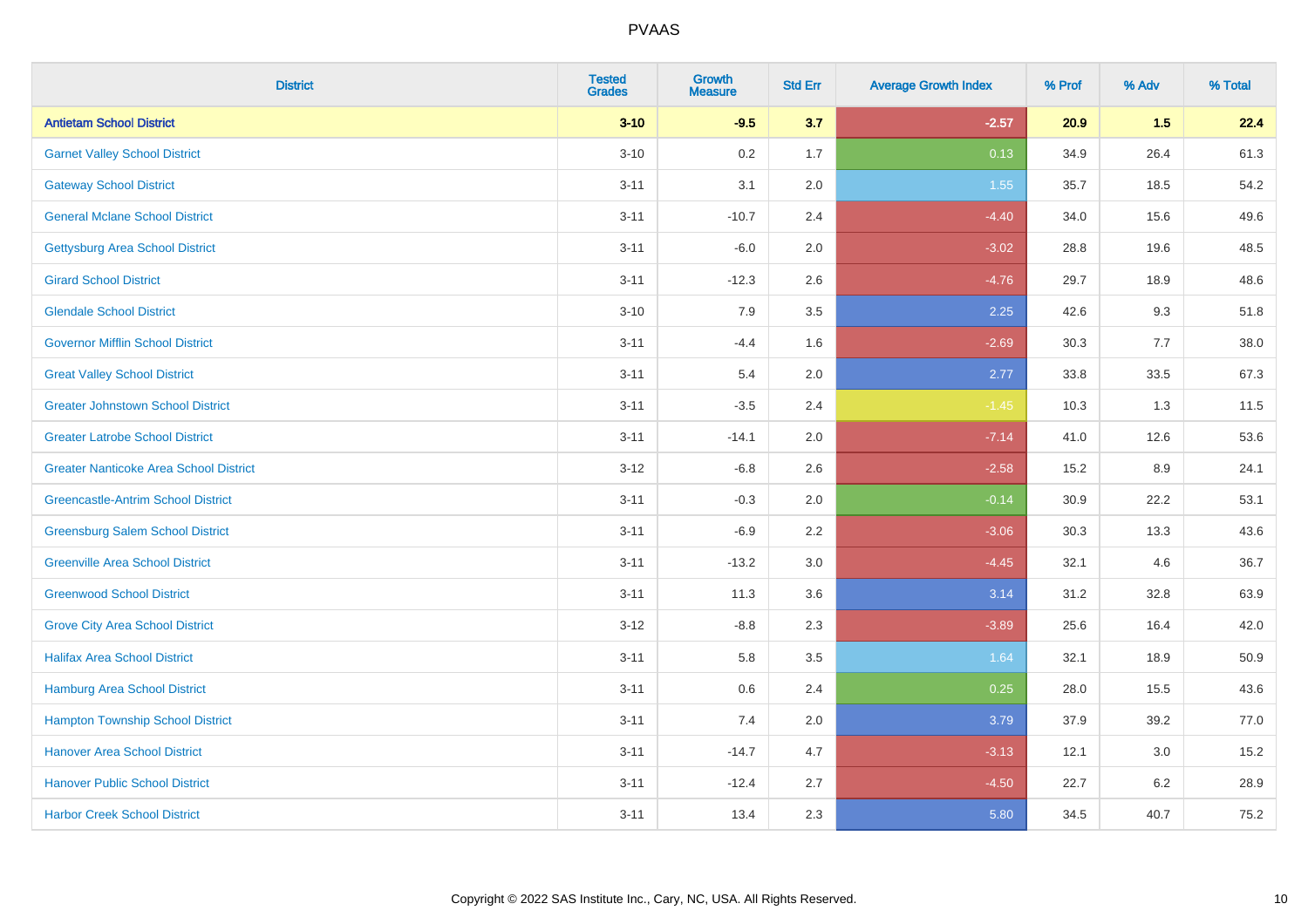| <b>District</b>                               | <b>Tested</b><br><b>Grades</b> | Growth<br><b>Measure</b> | <b>Std Err</b> | <b>Average Growth Index</b> | % Prof | % Adv   | % Total |
|-----------------------------------------------|--------------------------------|--------------------------|----------------|-----------------------------|--------|---------|---------|
| <b>Antietam School District</b>               | $3 - 10$                       | $-9.5$                   | 3.7            | $-2.57$                     | 20.9   | 1.5     | 22.4    |
| <b>Harmony Area School District</b>           | $3 - 10$                       | $-5.7$                   | 5.0            | $-1.13$                     | 33.3   | $0.0\,$ | 33.3    |
| <b>Harrisburg City School District</b>        | $3 - 11$                       | $-0.2$                   | 2.0            | $-0.11$                     | 6.0    | 2.0     | 8.0     |
| Hatboro-Horsham School District               | $3 - 11$                       | $-2.7$                   | 1.6            | $-1.65$                     | 27.9   | 17.9    | 45.8    |
| <b>Haverford Township School District</b>     | $3 - 11$                       | 1.4                      | 1.4            | 1.05                        | 36.7   | 26.3    | 63.0    |
| <b>Hazleton Area School District</b>          | $3 - 11$                       | 6.0                      | 1.6            | 3.85                        | 20.5   | 9.0     | 29.5    |
| <b>Hempfield Area School District</b>         | $3 - 12$                       | $-10.2$                  | 1.6            | $-6.37$                     | 28.1   | 19.2    | 47.3    |
| <b>Hempfield School District</b>              | $3 - 11$                       | 13.4                     | 1.3            | 10.53                       | 29.9   | 36.8    | 66.7    |
| <b>Hermitage School District</b>              | $3 - 12$                       | 14.0                     | 2.5            | 5.59                        | 34.0   | 27.0    | 61.0    |
| <b>Highlands School District</b>              | $3 - 11$                       | $-1.3$                   | 2.3            | $-0.55$                     | 32.6   | 10.5    | 43.0    |
| <b>Hollidaysburg Area School District</b>     | $3 - 11$                       | $-2.7$                   | 1.6            | $-1.64$                     | 32.6   | 15.2    | 47.8    |
| <b>Homer-Center School District</b>           | $3 - 11$                       | $8.8\,$                  | 3.5            | 2.53                        | 38.0   | 17.7    | 55.8    |
| Hope For Hyndman Charter School               | $3 - 11$                       | 5.1                      | 5.8            | 0.88                        | 14.3   | 7.1     | 21.4    |
| <b>Hopewell Area School District</b>          | $3 - 11$                       | 0.8                      | 2.6            | 0.31                        | 34.5   | 12.4    | 46.9    |
| Huntingdon Area School District               | $3 - 11$                       | 5.8                      | 2.6            | 2.28                        | 27.8   | 17.4    | 45.2    |
| Imhotep Institute Charter High School         | $9 - 11$                       | $-17.6$                  | 5.8            | $-3.03$                     | 15.4   | 0.0     | 15.4    |
| <b>Indiana Area School District</b>           | $3 - 11$                       | 12.0                     | 2.0            | 5.98                        | 30.0   | 30.4    | 60.3    |
| <b>Innovative Arts Academy Charter School</b> | $6 - 11$                       | $-7.2$                   | 2.5            | $-2.83$                     | 2.0    | 0.0     | $2.0\,$ |
| Insight PA Cyber Charter School               | $3 - 11$                       | $-9.4$                   | 5.8            | $-1.62$                     | 25.6   | 4.6     | 30.2    |
| <b>Interboro School District</b>              | $3 - 12$                       | $-8.4$                   | 2.0            | $-4.27$                     | 27.6   | 6.4     | 34.1    |
| <b>Iroquois School District</b>               | $3 - 11$                       | 13.6                     | 2.8            | 4.83                        | 33.3   | 16.0    | 49.4    |
| <b>Jamestown Area School District</b>         | $3 - 11$                       | $-9.5$                   | 4.1            | $-2.33$                     | 41.5   | 4.9     | 46.3    |
| Jeannette City School District                | $3 - 11$                       | $-0.7$                   | 3.4            | $-0.20$                     | 26.8   | 4.1     | 30.9    |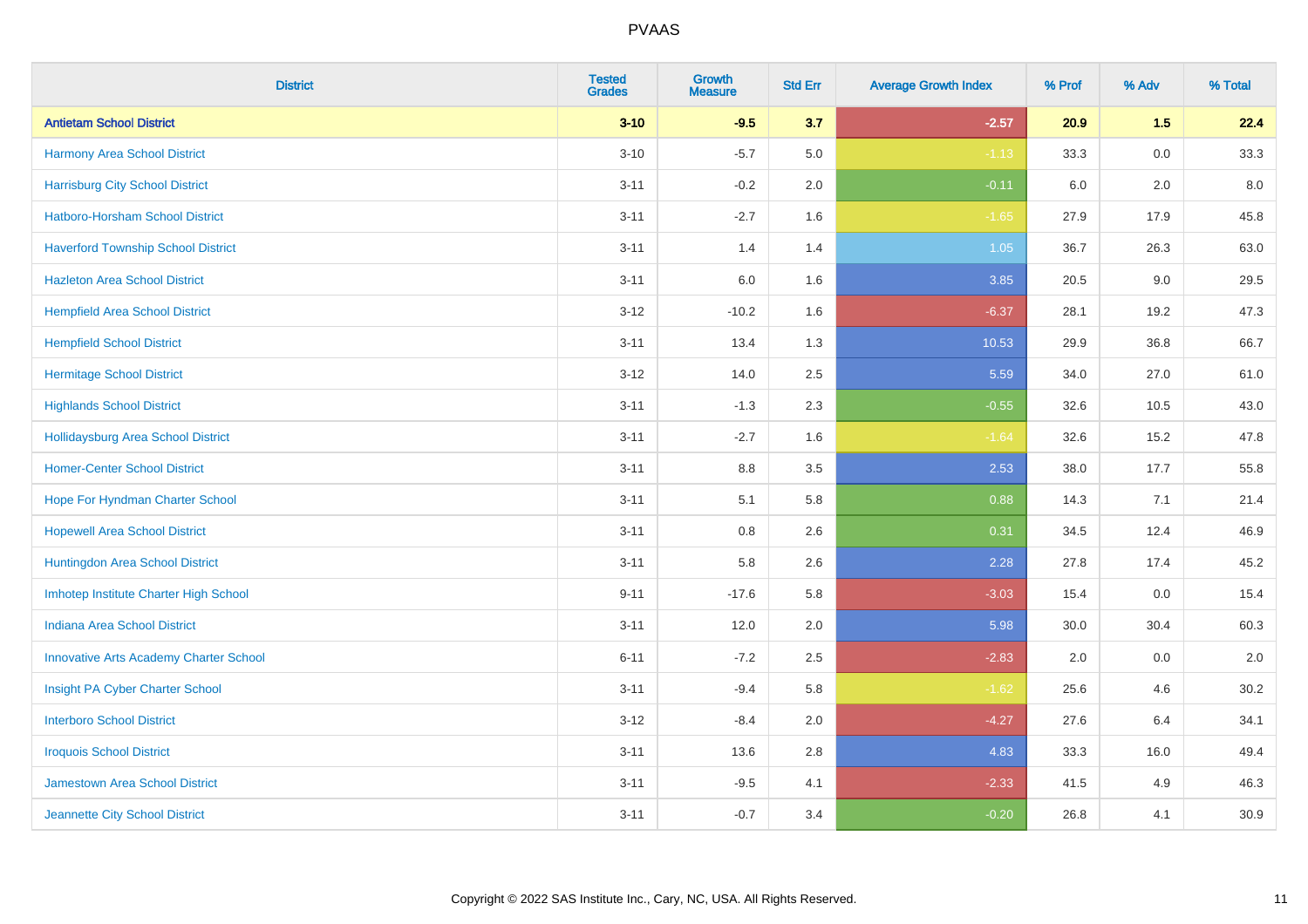| <b>District</b>                                 | <b>Tested</b><br><b>Grades</b> | <b>Growth</b><br><b>Measure</b> | <b>Std Err</b> | <b>Average Growth Index</b> | % Prof | % Adv   | % Total |
|-------------------------------------------------|--------------------------------|---------------------------------|----------------|-----------------------------|--------|---------|---------|
| <b>Antietam School District</b>                 | $3 - 10$                       | $-9.5$                          | 3.7            | $-2.57$                     | 20.9   | 1.5     | 22.4    |
| Jefferson County-Dubois AVTS                    | $9 - 11$                       | $-11.7$                         | 3.1            | $-3.72$                     | 17.6   | $2.8\,$ | 20.4    |
| Jefferson-Morgan School District                | $3 - 10$                       | $-12.0$                         | 3.9            | $-3.09$                     | 28.6   | 6.1     | 34.7    |
| <b>Jenkintown School District</b>               | $3 - 11$                       | $-7.9$                          | 4.1            | $-1.92$                     | 34.1   | 27.3    | 61.4    |
| <b>Jersey Shore Area School District</b>        | $3 - 11$                       | 0.7                             | 2.5            | 0.27                        | 39.3   | 13.6    | 52.9    |
| Jim Thorpe Area School District                 | $3 - 11$                       | $-10.9$                         | 2.4            | $-4.48$                     | 19.5   | 6.0     | 25.5    |
| Johnsonburg Area School District                | $3 - 11$                       | 5.0                             | 3.9            | 1.27                        | 35.5   | 11.8    | 47.4    |
| <b>Juniata County School District</b>           | $3 - 12$                       | 7.7                             | 2.0            | 3.81                        | 22.9   | 18.9    | 41.8    |
| Juniata Valley School District                  | $3 - 11$                       | 1.6                             | 3.2            | 0.51                        | 23.1   | 9.4     | 32.5    |
| <b>Kane Area School District</b>                | $3 - 10$                       | 8.8                             | 2.9            | 3.07                        | 31.4   | 19.8    | 51.2    |
| Karns City Area School District                 | $3 - 11$                       | $-7.2$                          | 2.6            | $-2.71$                     | 26.4   | 20.8    | 47.2    |
| <b>Kennett Consolidated School District</b>     | $3 - 11$                       | $-10.4$                         | 1.7            | $-6.27$                     | 28.7   | 14.0    | 42.7    |
| <b>Keystone Central School District</b>         | $3 - 11$                       | 3.6                             | 1.8            | 2.04                        | 27.1   | 14.6    | 41.8    |
| <b>Keystone Education Center Charter School</b> | $3 - 12$                       | $-6.5$                          | 5.1            | $-1.28$                     | 0.0    | 0.0     | $0.0\,$ |
| <b>Keystone Oaks School District</b>            | $3 - 11$                       | $-7.2$                          | 2.3            | $-3.14$                     | 30.0   | 11.1    | 41.0    |
| <b>Keystone School District</b>                 | $3 - 11$                       | 7.8                             | 5.7            | 1.37                        | 35.0   | 45.0    | 80.0    |
| <b>KIPP Dubois Charter School</b>               | $9 - 10$                       | $-3.0$                          | 3.1            | $-0.95$                     | 10.0   | 0.0     | 10.0    |
| <b>Kiski Area School District</b>               | $3 - 11$                       | $-4.0$                          | 2.0            | $-1.99$                     | 23.1   | 18.2    | 41.3    |
| <b>Kutztown Area School District</b>            | $3 - 12$                       | 9.3                             | 2.8            | 3.34                        | 38.5   | 14.6    | 53.2    |
| La Academia Partnership Charter School          | $6 - 11$                       | $-15.5$                         | 5.7            | $-2.70$                     | 2.3    | 0.0     | 2.3     |
| Lackawanna Trail School District                | $3 - 10$                       | $-11.0$                         | 3.3            | $-3.35$                     | 13.1   | 18.0    | 31.2    |
| <b>Lakeland School District</b>                 | $3 - 11$                       | 13.3                            | 2.8            | 4.80                        | 22.2   | 21.2    | 43.4    |
| Lake-Lehman School District                     | $3 - 11$                       | 14.9                            | 2.8            | 5.34                        | 25.8   | 22.5    | 48.3    |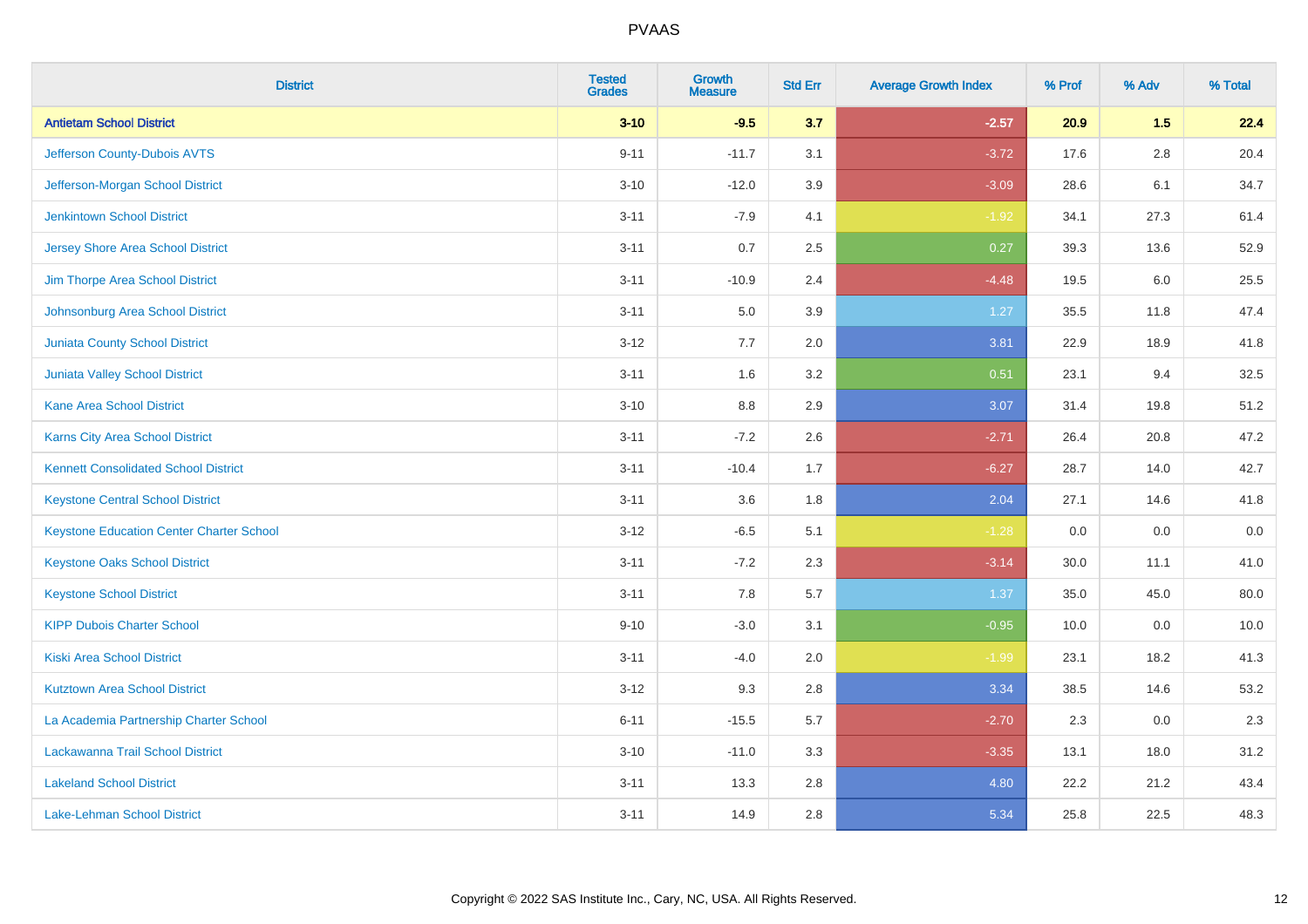| <b>District</b>                                    | <b>Tested</b><br><b>Grades</b> | <b>Growth</b><br><b>Measure</b> | <b>Std Err</b> | <b>Average Growth Index</b> | % Prof | % Adv   | % Total |
|----------------------------------------------------|--------------------------------|---------------------------------|----------------|-----------------------------|--------|---------|---------|
| <b>Antietam School District</b>                    | $3 - 10$                       | $-9.5$                          | 3.7            | $-2.57$                     | 20.9   | 1.5     | 22.4    |
| <b>Lakeview School District</b>                    | $3 - 11$                       | $-1.9$                          | 3.5            | $-0.53$                     | 41.5   | 12.3    | 53.8    |
| Lampeter-Strasburg School District                 | $3 - 12$                       | 11.0                            | 1.9            | 5.69                        | 35.4   | 32.3    | 67.7    |
| <b>Lancaster School District</b>                   | $3 - 12$                       | $-10.0$                         | 1.4            | $-7.22$                     | 9.0    | 3.9     | 12.8    |
| <b>Laurel Highlands School District</b>            | $3 - 11$                       | $-3.8$                          | 2.3            | $-1.63$                     | 20.9   | 14.6    | 35.4    |
| <b>Laurel School District</b>                      | $3 - 11$                       | 13.0                            | 3.1            | 4.19                        | 30.3   | 15.7    | 46.1    |
| <b>Lawrence County CTC</b>                         | $10 - 11$                      | $-9.8$                          | 3.7            | $-2.68$                     | 7.3    | $0.0\,$ | $7.3$   |
| <b>Lebanon School District</b>                     | $3 - 11$                       | $-1.2$                          | 1.9            | $-0.63$                     | 15.2   | 6.4     | 21.6    |
| Leechburg Area School District                     | $3 - 11$                       | 7.0                             | 3.9            | 1.79                        | 37.7   | 4.9     | 42.6    |
| Lehigh Career & Technical Institute                | $10 - 12$                      | $-0.7$                          | 6.3            | $-0.11$                     | 36.4   | 4.6     | 40.9    |
| Lehigh Valley Academy Regional Charter School      | $3 - 11$                       | $-5.9$                          | 3.0            | $-1.98$                     | 20.0   | 7.7     | 27.7    |
| Lehigh Valley Charter High School For The Arts     | $9 - 10$                       | $-11.8$                         | 2.5            | $-4.76$                     | 28.9   | 5.7     | 34.6    |
| <b>Lehighton Area School District</b>              | $3 - 11$                       | 11.4                            | 2.4            | 4.84                        | 30.5   | 24.9    | 55.3    |
| <b>Lewisburg Area School District</b>              | $3 - 11$                       | 1.7                             | 2.4            | 0.72                        | 35.9   | 35.9    | 71.8    |
| <b>Ligonier Valley School District</b>             | $3 - 11$                       | $-10.8$                         | 3.1            | $-3.43$                     | 34.1   | 5.8     | 39.9    |
| Lincoln Leadership Academy Charter School          | $3 - 12$                       | $-7.4$                          | 3.7            | $-1.99$                     | 6.4    | 2.1     | 8.5     |
| <b>Lincoln Park Performing Arts Charter School</b> | $7 - 11$                       | $-14.9$                         | 2.7            | $-5.45$                     | 39.3   | 8.9     | 48.2    |
| <b>Line Mountain School District</b>               | $3 - 11$                       | 11.7                            | 3.9            | 3.01                        | 40.4   | 42.3    | 82.7    |
| <b>Littlestown Area School District</b>            | $3 - 11$                       | 28.7                            | 2.4            | 11.83                       | 38.4   | 29.3    | 67.7    |
| <b>Lower Dauphin School District</b>               | $3 - 11$                       | 5.3                             | 1.8            | 3.03                        | 30.6   | 26.8    | 57.5    |
| <b>Lower Merion School District</b>                | $3 - 11$                       | 18.9                            | 1.2            | 15.42                       | 29.4   | 48.6    | 78.0    |
| <b>Lower Moreland Township School District</b>     | $3 - 11$                       | 8.7                             | 2.0            | 4.35                        | 38.2   | 33.2    | 71.4    |
| <b>Loyalsock Township School District</b>          | $3 - 12$                       | 26.7                            | 2.7            | 9.92                        | 36.8   | 35.1    | 71.9    |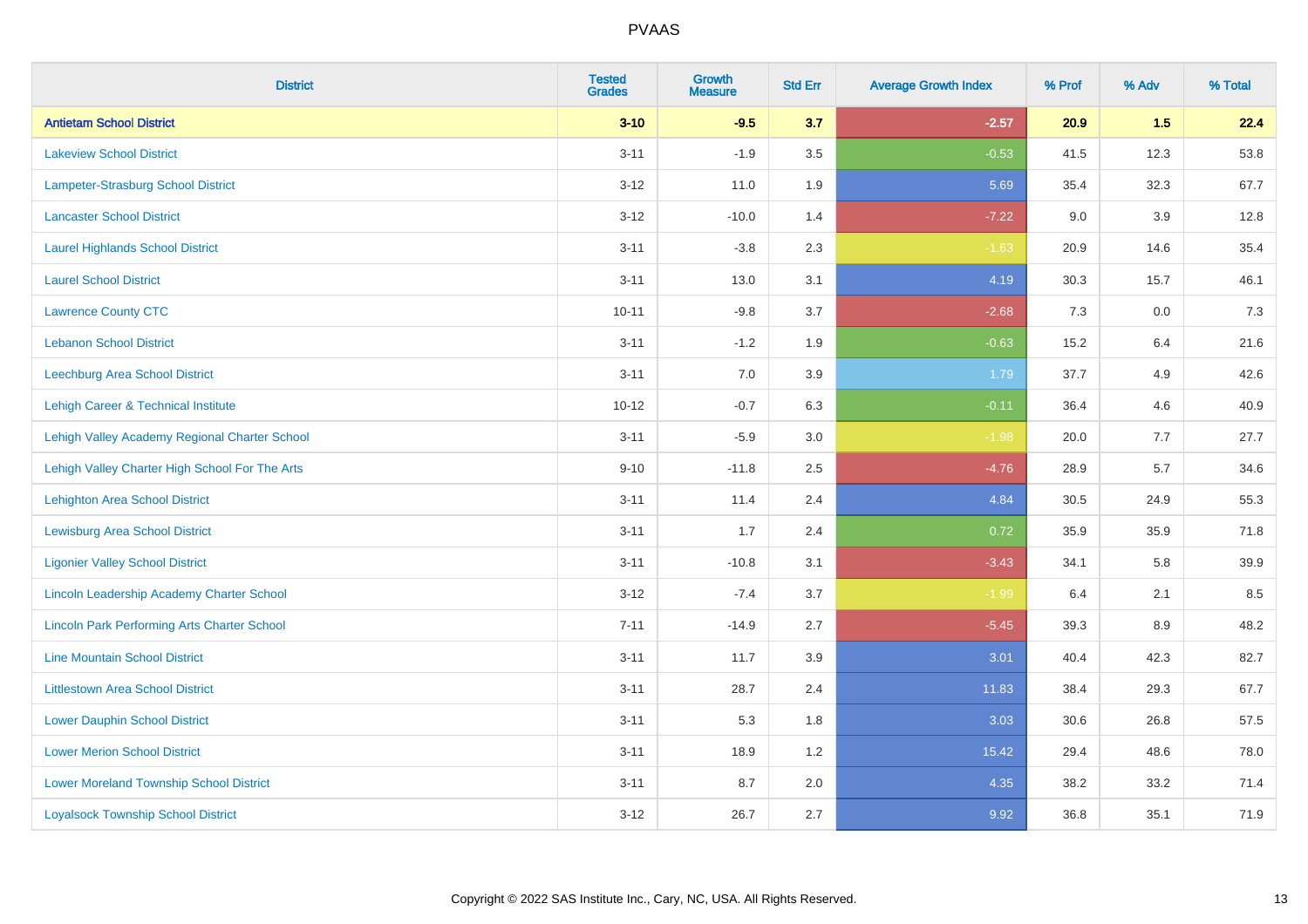| <b>District</b>                                | <b>Tested</b><br><b>Grades</b> | Growth<br><b>Measure</b> | <b>Std Err</b> | <b>Average Growth Index</b> | % Prof | % Adv   | % Total |
|------------------------------------------------|--------------------------------|--------------------------|----------------|-----------------------------|--------|---------|---------|
| <b>Antietam School District</b>                | $3 - 10$                       | $-9.5$                   | 3.7            | $-2.57$                     | 20.9   | 1.5     | 22.4    |
| <b>Mahanoy Area School District</b>            | $3 - 10$                       | $-3.4$                   | 3.1            | $-1.07$                     | 21.4   | $8.6\,$ | 30.0    |
| <b>Manheim Central School District</b>         | $3 - 11$                       | 12.8                     | 2.0            | 6.52                        | 27.8   | 35.4    | 63.2    |
| <b>Manheim Township School District</b>        | $3 - 12$                       | 10.9                     | 1.5            | 7.51                        | 30.9   | 31.0    | 61.9    |
| <b>Marion Center Area School District</b>      | $3 - 10$                       | 0.8                      | 2.9            | 0.27                        | 23.3   | 11.1    | 34.4    |
| Maritime Academy Charter School                | $3 - 10$                       | 13.2                     | 3.1            | 4.29                        | 24.0   | 1.3     | 25.3    |
| <b>Marple Newtown School District</b>          | $3 - 11$                       | 20.6                     | 2.3            | 8.95                        | 31.1   | 42.7    | 73.8    |
| <b>Mars Area School District</b>               | $3 - 10$                       | 6.6                      | 1.9            | 3.45                        | 36.7   | 32.4    | 69.1    |
| <b>MaST Community Charter School</b>           | $3 - 10$                       | $-0.9$                   | 2.5            | $-0.34$                     | 25.0   | 21.6    | 46.6    |
| <b>MaST Community Charter School II</b>        | $3 - 10$                       | 1.4                      | 3.0            | 0.45                        | 16.1   | 4.6     | 20.7    |
| Mastery Charter High School-Lenfest Campus     | $7 - 11$                       | $-1.8$                   | 5.8            | $-0.30$                     | 26.3   | 0.0     | 26.3    |
| <b>Mastery Charter School - Gratz Campus</b>   | $7 - 10$                       | $-9.5$                   | 4.6            | $-2.09$                     | 0.0    | 3.4     | 3.4     |
| <b>Mastery Charter School - Hardy Williams</b> | $3 - 11$                       | 6.6                      | 3.0            | 2.21                        | 24.7   | 1.2     | 25.9    |
| <b>Mastery Charter School - Pickett Campus</b> | $6 - 10$                       | 2.7                      | 4.2            | 0.65                        | 20.6   | 0.0     | 20.6    |
| Mastery Charter School - Shoemaker Campus      | $7 - 10$                       | $-2.3$                   | 2.8            | $-0.81$                     | 10.1   | 3.7     | 13.8    |
| <b>Mastery Charter School - Thomas Campus</b>  | $3 - 10$                       | 7.9                      | 5.7            | 1.39                        | 12.5   | 0.0     | 12.5    |
| <b>Mcguffey School District</b>                | $3 - 11$                       | $-12.1$                  | 3.0            | $-4.06$                     | 12.8   | 5.9     | 18.6    |
| <b>Mckeesport Area School District</b>         | $3-12$                         | 4.6                      | 2.2            | 2.14                        | 21.1   | 4.4     | 25.5    |
| Mechanicsburg Area School District             | $3 - 11$                       | $-5.7$                   | 1.6            | $-3.48$                     | 35.1   | 16.0    | 51.2    |
| <b>Mercer Area School District</b>             | $3 - 11$                       | 2.2                      | 3.1            | 0.70                        | 24.4   | 11.8    | 36.2    |
| <b>Methacton School District</b>               | $3 - 11$                       | 11.0                     | 1.6            | 6.94                        | 36.0   | 33.6    | 69.6    |
| Meyersdale Area School District                | $3 - 11$                       | $-16.1$                  | 3.3            | $-4.94$                     | 20.3   | 5.8     | 26.1    |
| <b>Mid Valley School District</b>              | $3 - 10$                       | $-11.1$                  | 2.7            | $-4.07$                     | 28.3   | 8.1     | 36.4    |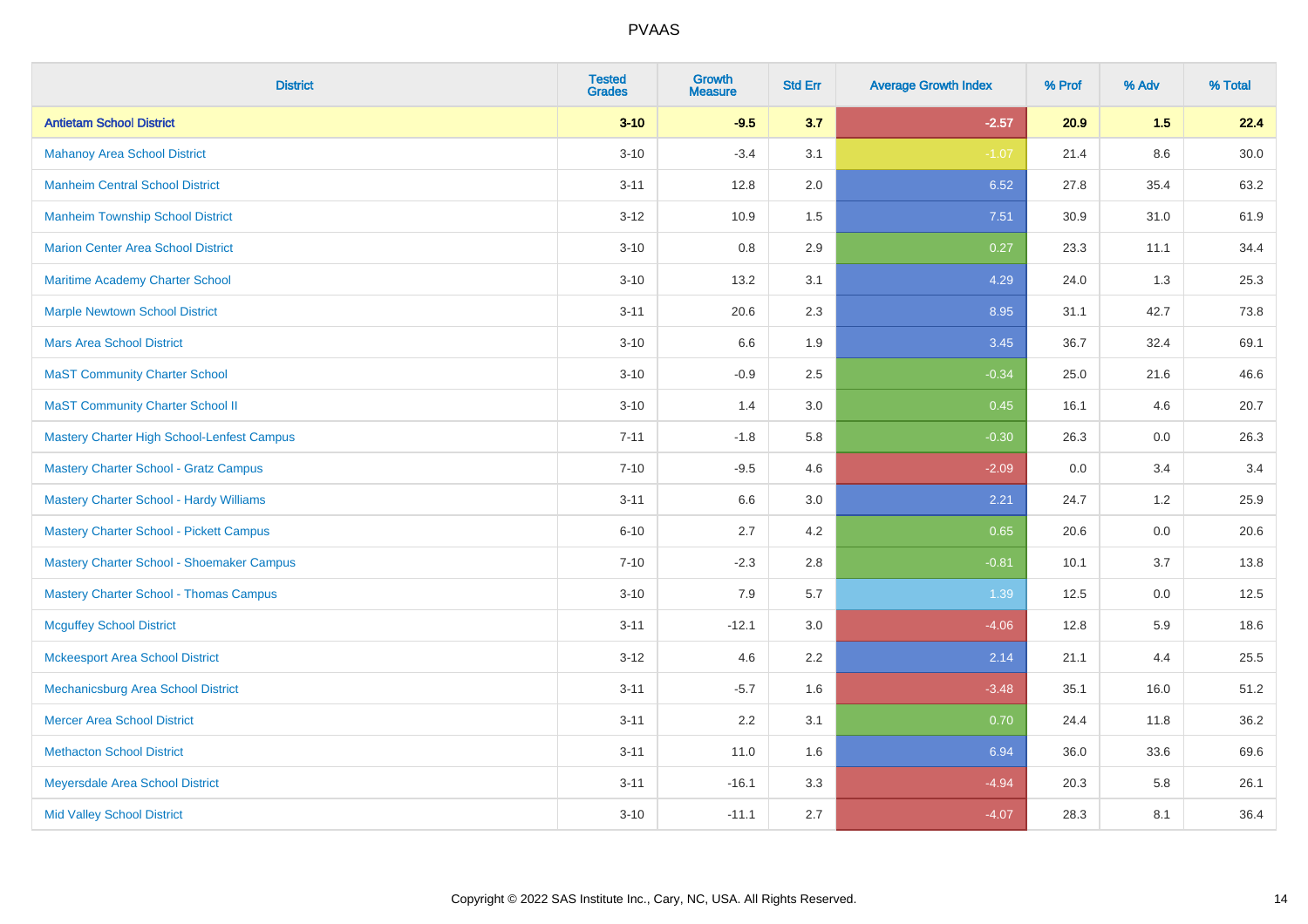| <b>District</b>                            | <b>Tested</b><br><b>Grades</b> | <b>Growth</b><br><b>Measure</b> | <b>Std Err</b> | <b>Average Growth Index</b> | % Prof | % Adv   | % Total |
|--------------------------------------------|--------------------------------|---------------------------------|----------------|-----------------------------|--------|---------|---------|
| <b>Antietam School District</b>            | $3 - 10$                       | $-9.5$                          | 3.7            | $-2.57$                     | 20.9   | 1.5     | 22.4    |
| <b>Middletown Area School District</b>     | $3 - 11$                       | $-3.4$                          | 2.4            | $-1.44$                     | 34.3   | 15.2    | 49.4    |
| <b>Midd-West School District</b>           | $3 - 11$                       | 3.6                             | 2.6            | 1.42                        | 28.6   | 25.0    | 53.6    |
| <b>Mifflin County School District</b>      | $3 - 11$                       | 12.3                            | 1.6            | 7.69                        | 35.1   | 15.1    | 50.3    |
| Mifflinburg Area School District           | $3 - 11$                       | $-6.0$                          | 2.1            | $-2.87$                     | 32.7   | 13.3    | 46.0    |
| <b>Millcreek Township School District</b>  | $3 - 11$                       | 9.1                             | 1.4            | 6.61                        | 34.5   | 30.1    | 64.6    |
| Millersburg Area School District           | $3 - 11$                       | $-6.6$                          | 3.4            | $-1.92$                     | 24.1   | 10.3    | 34.5    |
| <b>Millville Area School District</b>      | $3 - 12$                       | $-5.6$                          | 4.4            | $-1.26$                     | 31.4   | 11.4    | 42.9    |
| <b>Milton Area School District</b>         | $3 - 11$                       | $-10.1$                         | 2.5            | $-4.04$                     | 23.0   | 11.3    | 34.2    |
| <b>Minersville Area School District</b>    | $3 - 11$                       | $-2.9$                          | 3.4            | $-0.86$                     | 27.4   | 9.7     | 37.1    |
| <b>Mohawk Area School District</b>         | $3 - 11$                       | $-10.5$                         | 2.8            | $-3.75$                     | 35.1   | 10.6    | 45.7    |
| <b>Monessen City School District</b>       | $3 - 10$                       | $-3.9$                          | 5.6            | $-0.69$                     | 21.0   | 10.5    | 31.6    |
| <b>Moniteau School District</b>            | $3 - 11$                       | $-11.8$                         | 2.9            | $-4.07$                     | 22.6   | $5.0\,$ | 27.6    |
| <b>Montgomery Area School District</b>     | $3 - 11$                       | $-5.8$                          | 3.2            | $-1.83$                     | 25.0   | 11.5    | 36.5    |
| <b>Montour School District</b>             | $3 - 11$                       | $-6.1$                          | 2.1            | $-2.95$                     | 31.8   | 23.6    | 55.3    |
| <b>Montoursville Area School District</b>  | $3 - 12$                       | $-8.4$                          | 2.6            | $-3.17$                     | 38.8   | 18.2    | 57.0    |
| <b>Montrose Area School District</b>       | $3 - 10$                       | 12.3                            | 2.8            | 4.41                        | 37.8   | 28.9    | 66.7    |
| <b>Moon Area School District</b>           | $3 - 11$                       | 1.5                             | 1.8            | 0.86                        | 34.5   | 25.5    | 60.0    |
| Morrisville Borough School District        | $3 - 11$                       | $-13.1$                         | 3.7            | $-3.52$                     | 4.9    | 1.6     | 6.6     |
| <b>Moshannon Valley School District</b>    | $3 - 10$                       | $-5.1$                          | 4.6            | $-1.12$                     | 25.0   | 12.5    | 37.5    |
| <b>Mount Carmel Area School District</b>   | $3 - 11$                       | $-7.9$                          | 2.3            | $-3.38$                     | 18.2   | 4.4     | 22.6    |
| <b>Mount Pleasant Area School District</b> | $3 - 11$                       | $-5.4$                          | 2.3            | $-2.37$                     | 33.3   | 8.7     | 42.0    |
| <b>Mount Union Area School District</b>    | $3 - 10$                       | $-2.5$                          | 2.8            | $-0.89$                     | 19.8   | 5.8     | 25.6    |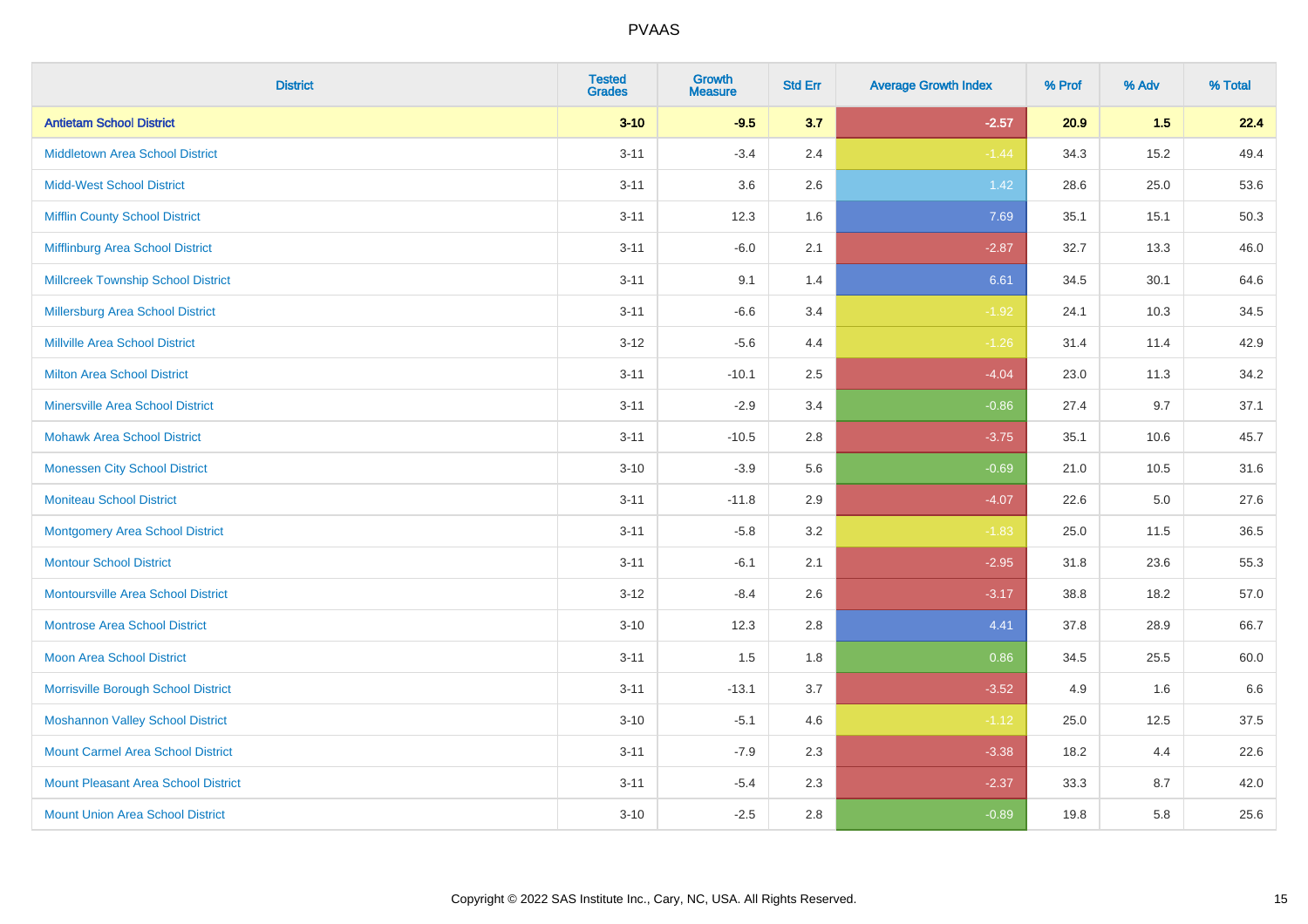| <b>District</b>                             | <b>Tested</b><br><b>Grades</b> | <b>Growth</b><br><b>Measure</b> | <b>Std Err</b> | <b>Average Growth Index</b> | % Prof | % Adv | % Total |
|---------------------------------------------|--------------------------------|---------------------------------|----------------|-----------------------------|--------|-------|---------|
| <b>Antietam School District</b>             | $3 - 10$                       | $-9.5$                          | 3.7            | $-2.57$                     | 20.9   | 1.5   | 22.4    |
| <b>Mountain View School District</b>        | $3 - 11$                       | 24.2                            | 3.4            | 7.20                        | 45.8   | 37.3  | 83.0    |
| Mt Lebanon School District                  | $3 - 11$                       | 2.4                             | 1.3            | 1.79                        | 39.3   | 37.4  | 76.8    |
| <b>Muhlenberg School District</b>           | $3 - 10$                       | $-17.8$                         | 1.9            | $-9.34$                     | 12.4   | 4.6   | 17.0    |
| <b>Multicultural Academy Charter School</b> | $9 - 11$                       | 6.0                             | 3.4            | 1.77                        | 12.3   | 0.0   | 12.3    |
| <b>Muncy School District</b>                | $3 - 11$                       | 6.9                             | 3.3            | 2.12                        | 37.6   | 18.8  | 56.4    |
| <b>Nazareth Area School District</b>        | $3 - 11$                       | $-2.5$                          | 1.7            | $-1.53$                     | 29.2   | 24.6  | 53.8    |
| <b>Neshaminy School District</b>            | $3 - 11$                       | $8.6\,$                         | 1.3            | 6.56                        | 31.3   | 23.9  | 55.2    |
| <b>Neshannock Township School District</b>  | $3 - 10$                       | $-12.5$                         | 2.7            | $-4.73$                     | 29.0   | 13.0  | 42.0    |
| <b>New Brighton Area School District</b>    | $3 - 11$                       | $-2.1$                          | 3.2            | $-0.65$                     | 31.5   | 11.1  | 42.6    |
| <b>New Castle Area School District</b>      | $3 - 12$                       | $-13.6$                         | 2.3            | $-5.99$                     | 17.6   | 2.0   | 19.5    |
| <b>New Foundations Charter School</b>       | $3 - 11$                       | $0.6\,$                         | 2.2            | 0.29                        | 22.4   | 4.0   | 26.4    |
| New Hope-Solebury School District           | $3 - 11$                       | 28.8                            | 2.9            | 9.77                        | 31.6   | 50.0  | 81.6    |
| New Kensington-Arnold School District       | $3 - 11$                       | $-5.8$                          | 3.2            | $-1.80$                     | 10.8   | 1.2   | 12.0    |
| <b>Newport School District</b>              | $3 - 12$                       | $3.8\,$                         | 3.3            | 1.17                        | 38.8   | 10.4  | 49.2    |
| <b>Norristown Area School District</b>      | $3 - 12$                       | $-25.4$                         | 1.7            | $-15.35$                    | 10.6   | 1.8   | 12.4    |
| <b>North Allegheny School District</b>      | $3 - 11$                       | 18.0                            | 1.3            | 14.25                       | 30.5   | 42.9  | 73.4    |
| <b>North Clarion County School District</b> | $3 - 12$                       | 3.4                             | 4.1            | 0.83                        | 45.0   | 18.8  | 63.8    |
| <b>North East School District</b>           | $3 - 11$                       | $-5.3$                          | 2.7            | $-1.97$                     | 31.7   | 24.8  | 56.4    |
| <b>North Hills School District</b>          | $3 - 11$                       | $-15.8$                         | 1.8            | $-8.84$                     | 26.4   | 19.8  | 46.2    |
| <b>North Penn School District</b>           | $3 - 11$                       | 17.6                            | 1.0            | 17.53                       | 30.8   | 35.7  | 66.4    |
| <b>North Pocono School District</b>         | $3 - 11$                       | 13.1                            | 3.7            | 3.54                        | 31.4   | 33.3  | 64.7    |
| North Schuylkill School District            | $3 - 11$                       | $-4.7$                          | 2.2            | $-2.16$                     | 20.2   | 11.7  | 31.9    |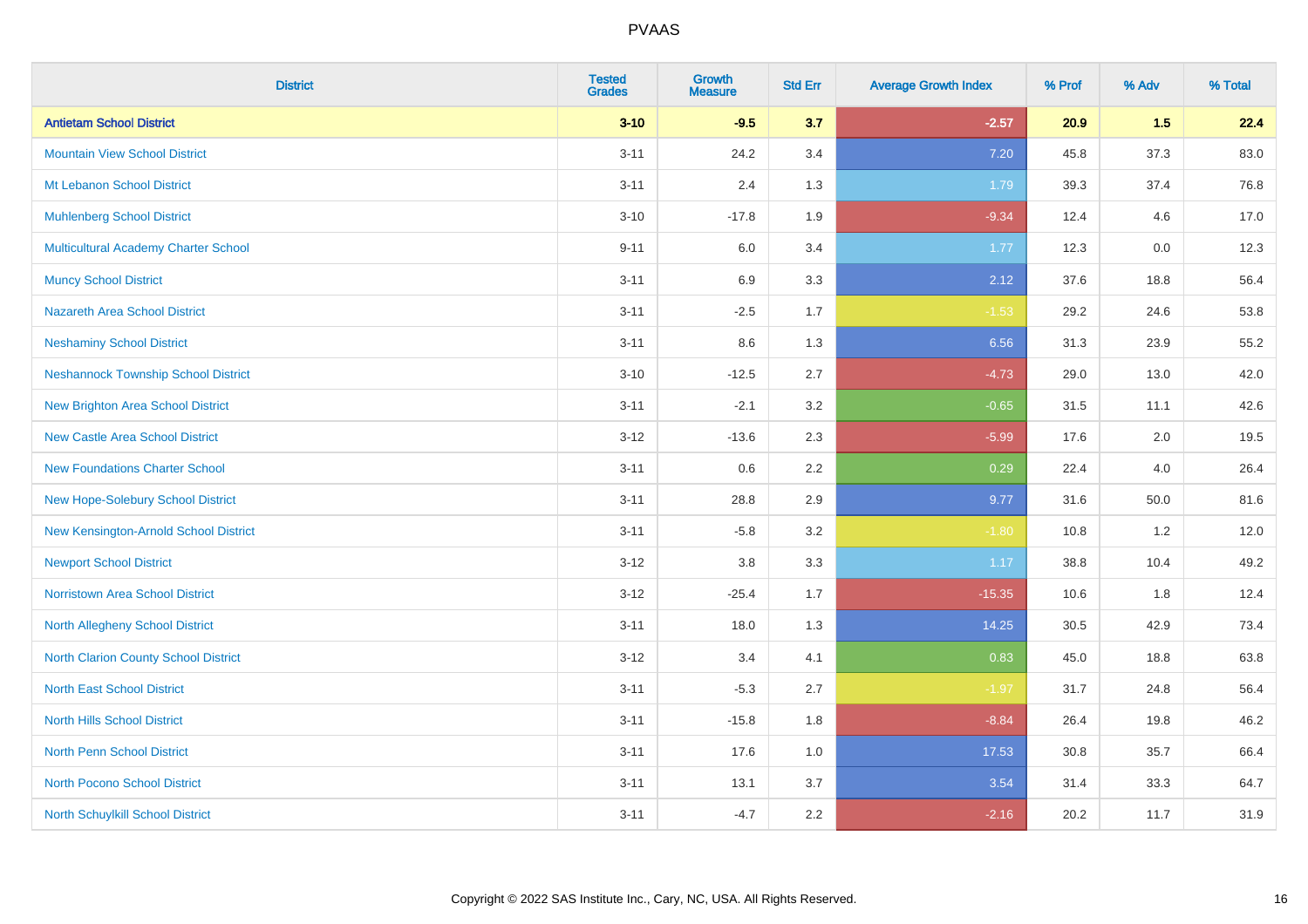| <b>District</b>                           | <b>Tested</b><br><b>Grades</b> | Growth<br><b>Measure</b> | <b>Std Err</b> | <b>Average Growth Index</b> | % Prof | % Adv | % Total |
|-------------------------------------------|--------------------------------|--------------------------|----------------|-----------------------------|--------|-------|---------|
| <b>Antietam School District</b>           | $3 - 10$                       | $-9.5$                   | 3.7            | $-2.57$                     | 20.9   | 1.5   | 22.4    |
| <b>North Star School District</b>         | $3 - 11$                       | 1.1                      | 3.3            | 0.34                        | 26.2   | 20.0  | 46.2    |
| Northampton Area School District          | $3 - 11$                       | 3.2                      | 1.5            | 2.05                        | 29.8   | 17.9  | 47.7    |
| <b>Northeast Bradford School District</b> | $3 - 10$                       | $-5.0$                   | 3.7            | $-1.35$                     | 30.6   | 4.8   | 35.5    |
| Northeastern York School District         | $3 - 11$                       | 3.8                      | 1.8            | 2.11                        | 32.7   | 21.0  | 53.7    |
| Northern Bedford County School District   | $3 - 11$                       | $-2.3$                   | 3.3            | $-0.69$                     | 26.2   | 16.9  | 43.1    |
| Northern Cambria School District          | $3 - 11$                       | $-0.3$                   | 3.4            | $-0.09$                     | 26.5   | 1.2   | 27.7    |
| <b>Northern Lebanon School District</b>   | $3 - 11$                       | $-0.7$                   | 2.3            | $-0.29$                     | 18.8   | 6.8   | 25.6    |
| Northern Lehigh School District           | $3 - 12$                       | 6.1                      | 2.5            | 2.42                        | 21.4   | 18.0  | 39.3    |
| <b>Northern Potter School District</b>    | $3 - 12$                       | 6.8                      | 4.6            | 1.48                        | 30.6   | 11.1  | 41.7    |
| Northern Tioga School District            | $3 - 12$                       | $6.8\,$                  | 2.6            | 2.64                        | 25.0   | 16.9  | 41.9    |
| Northern York County School District      | $3 - 11$                       | 8.4                      | 1.8            | 4.63                        | 24.3   | 23.1  | 47.4    |
| <b>Northgate School District</b>          | $3 - 11$                       | $-3.0$                   | 3.4            | $-0.85$                     | 35.6   | 6.8   | 42.4    |
| Northwest Area School District            | $3 - 10$                       | $-3.2$                   | 3.3            | $-0.97$                     | 30.4   | 13.0  | 43.5    |
| Northwestern Lehigh School District       | $3 - 11$                       | $-2.4$                   | 2.1            | $-1.14$                     | 41.7   | 17.9  | 59.5    |
| <b>Northwestern School District</b>       | $3 - 11$                       | $-14.6$                  | 3.2            | $-4.51$                     | 32.5   | 13.7  | 46.2    |
| <b>Norwin School District</b>             | $3 - 11$                       | $-1.1$                   | 1.6            | $-0.70$                     | 37.7   | 27.6  | 65.2    |
| <b>Octorara Area School District</b>      | $3 - 11$                       | $-7.5$                   | 3.2            | $-2.35$                     | 26.1   | 17.0  | 43.2    |
| Oil City Area School District             | $3 - 11$                       | 8.6                      | 2.4            | 3.56                        | 29.1   | 13.1  | 42.2    |
| <b>Old Forge School District</b>          | $3 - 12$                       | $-11.3$                  | 3.1            | $-3.62$                     | 28.6   | 13.2  | 41.8    |
| <b>Oley Valley School District</b>        | $3 - 11$                       | 1.4                      | 2.4            | 0.56                        | 37.4   | 23.9  | 61.4    |
| <b>Oswayo Valley School District</b>      | $3 - 12$                       | 9.9                      | 5.1            | 1.93                        | 26.5   | 44.1  | 70.6    |
| <b>Otto-Eldred School District</b>        | $3 - 11$                       | $-0.5$                   | 3.5            | $-0.13$                     | 35.8   | 10.5  | 46.3    |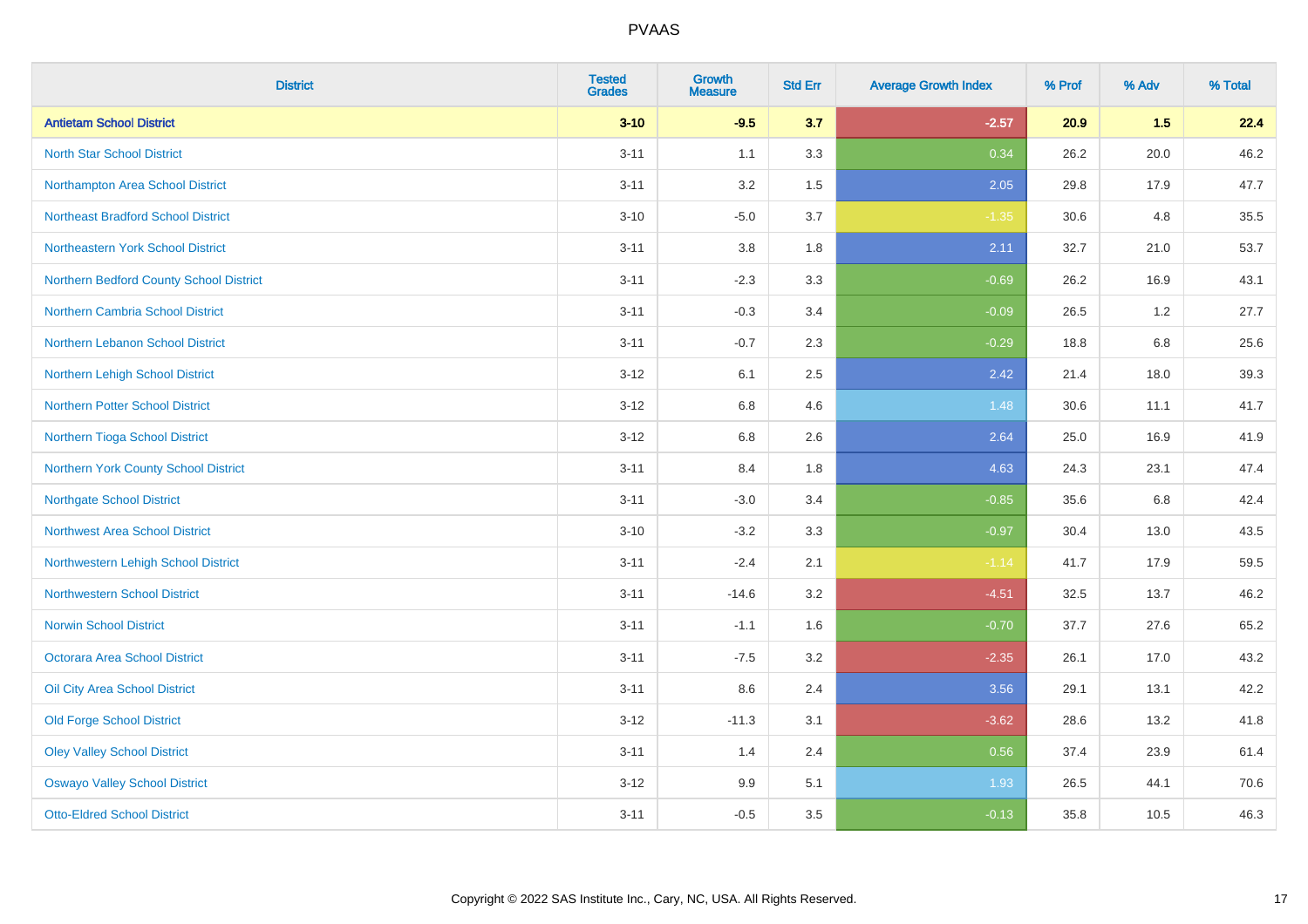| <b>District</b>                               | <b>Tested</b><br><b>Grades</b> | Growth<br><b>Measure</b> | <b>Std Err</b> | <b>Average Growth Index</b> | % Prof | % Adv | % Total |
|-----------------------------------------------|--------------------------------|--------------------------|----------------|-----------------------------|--------|-------|---------|
| <b>Antietam School District</b>               | $3 - 10$                       | $-9.5$                   | 3.7            | $-2.57$                     | 20.9   | 1.5   | 22.4    |
| <b>Owen J Roberts School District</b>         | $3 - 11$                       | $-3.5$                   | 1.5            | $-2.27$                     | 36.8   | 24.4  | 61.2    |
| <b>Oxford Area School District</b>            | $3 - 11$                       | $-3.1$                   | 1.8            | $-1.77$                     | 27.5   | 14.5  | 42.0    |
| <b>Palisades School District</b>              | $3 - 11$                       | 7.7                      | 2.9            | 2.66                        | 27.8   | 20.3  | 48.1    |
| <b>Palmerton Area School District</b>         | $3 - 11$                       | $-0.9$                   | 2.7            | $-0.34$                     | 34.3   | 14.3  | 48.6    |
| Palmyra Area School District                  | $3 - 11$                       | 16.2                     | 1.8            | 9.02                        | 38.8   | 34.0  | 72.8    |
| <b>Panther Valley School District</b>         | $3 - 12$                       | $-13.3$                  | 3.2            | $-4.10$                     | 31.5   | 4.1   | 35.6    |
| <b>Parkland School District</b>               | $3 - 11$                       | $-3.7$                   | 1.2            | $-3.17$                     | 31.4   | 30.6  | 62.0    |
| Pen Argyl Area School District                | $3 - 12$                       | 12.8                     | 2.5            | 5.10                        | 28.5   | 23.8  | 52.3    |
| <b>Penn Cambria School District</b>           | $3 - 11$                       | $-4.5$                   | 2.4            | $-1.86$                     | 27.3   | 15.8  | 43.2    |
| <b>Penn Hills School District</b>             | $3 - 11$                       | 0.0                      | 2.4            | 0.02                        | 18.4   | 7.1   | 25.6    |
| <b>Penn Manor School District</b>             | $3 - 11$                       | 7.1                      | 1.5            | 4.82                        | 26.7   | 20.5  | 47.2    |
| <b>Penncrest School District</b>              | $3 - 11$                       | 6.0                      | 1.9            | 3.24                        | 31.1   | 16.9  | 48.0    |
| <b>Penn-Delco School District</b>             | $3 - 11$                       | 1.3                      | 1.8            | 0.75                        | 26.5   | 12.6  | 39.1    |
| <b>Pennridge School District</b>              | $3 - 10$                       | 7.4                      | 1.5            | 5.10                        | 32.0   | 27.6  | 59.6    |
| <b>Penns Manor Area School District</b>       | $3 - 12$                       | $-1.9$                   | 3.5            | $-0.55$                     | 24.2   | 3.8   | 28.0    |
| Penns Valley Area School District             | $3 - 12$                       | 14.1                     | 2.6            | 5.33                        | 29.6   | 23.3  | 52.9    |
| <b>Pennsbury School District</b>              | $3 - 11$                       | 5.6                      | 1.3            | 4.38                        | 37.7   | 27.7  | 65.4    |
| Pennsylvania Cyber Charter School             | $3 - 11$                       | 0.6                      | 1.5            | 0.37                        | 20.8   | 8.1   | 28.9    |
| Pennsylvania Distance Learning Charter School | $3 - 12$                       | 6.8                      | 3.4            | 1.99                        | 19.8   | 6.2   | 25.9    |
| Pennsylvania Leadership Charter School        | $3 - 11$                       | 8.0                      | 1.9            | 4.22                        | 33.1   | 27.8  | 60.9    |
| Pennsylvania Virtual Charter School           | $3 - 11$                       | 4.4                      | 3.4            | 1.31                        | 29.8   | 21.2  | 51.0    |
| <b>Penn-Trafford School District</b>          | $3 - 11$                       | 2.9                      | 1.8            | 1.68                        | 46.3   | 26.2  | 72.5    |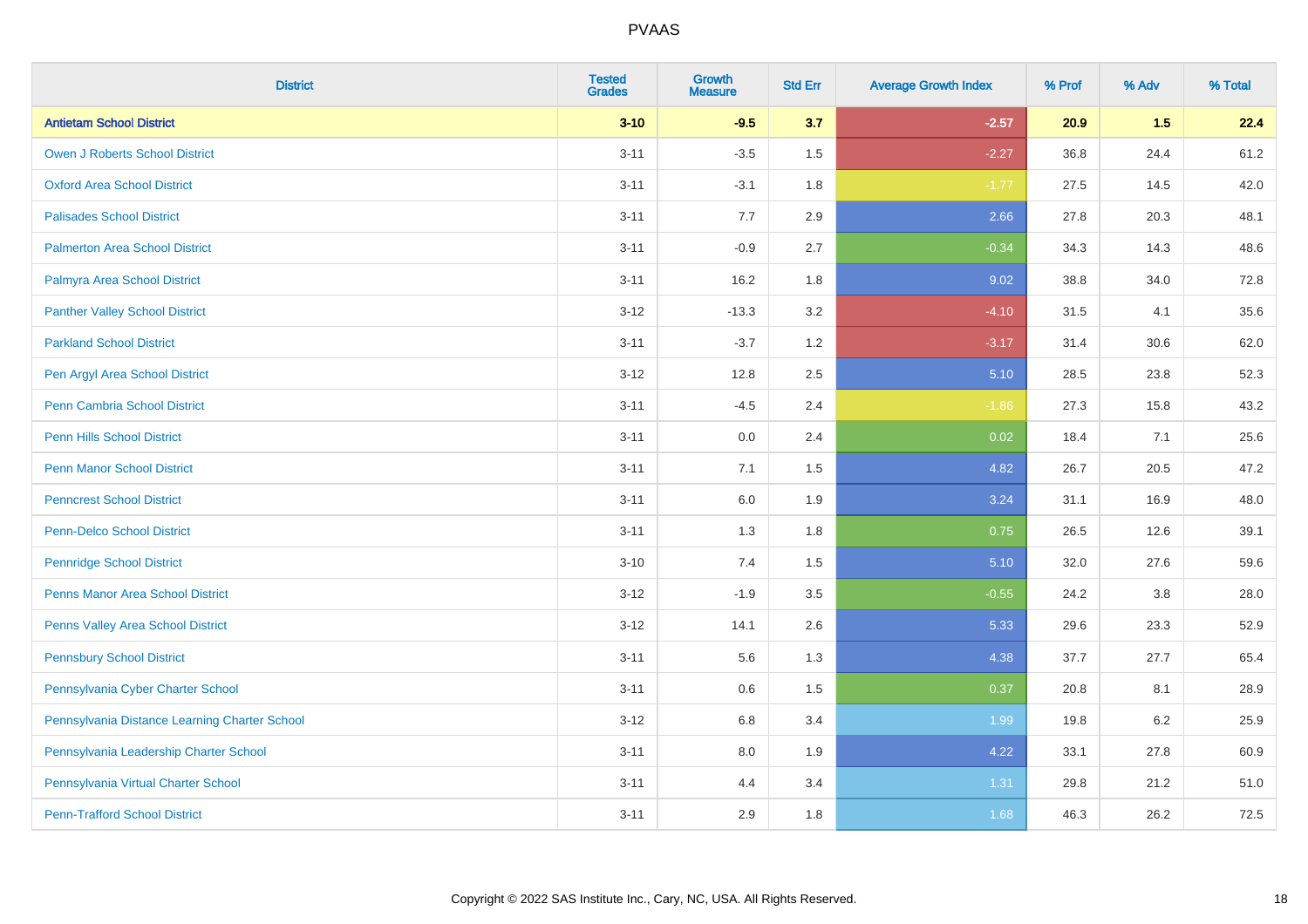| <b>District</b>                                    | <b>Tested</b><br><b>Grades</b> | <b>Growth</b><br><b>Measure</b> | <b>Std Err</b> | <b>Average Growth Index</b> | % Prof | % Adv | % Total |
|----------------------------------------------------|--------------------------------|---------------------------------|----------------|-----------------------------|--------|-------|---------|
| <b>Antietam School District</b>                    | $3 - 10$                       | $-9.5$                          | 3.7            | $-2.57$                     | 20.9   | 1.5   | 22.4    |
| People For People Charter School                   | $3-12$                         | 6.4                             | 5.6            | $1.15$                      | 2.4    | 0.0   | 2.4     |
| <b>Pequea Valley School District</b>               | $3 - 11$                       | 18.0                            | 3.1            | 5.74                        | 29.2   | 37.5  | 66.7    |
| <b>Perkiomen Valley School District</b>            | $3 - 11$                       | 2.7                             | 1.5            | 1.83                        | 35.0   | 25.3  | 60.3    |
| Perseus House Charter School Of Excellence         | $6 - 11$                       | $-6.4$                          | 2.6            | $-2.50$                     | 0.9    | 0.0   | 0.9     |
| <b>Peters Township School District</b>             | $3 - 11$                       | 14.1                            | 1.7            | 8.16                        | 35.2   | 41.6  | 76.8    |
| Philadelphia Academy Charter School                | $3 - 11$                       | $-14.7$                         | 2.7            | $-5.42$                     | 21.6   | 3.9   | 25.5    |
| Philadelphia City School District                  | $3 - 12$                       | $-7.8$                          | 0.6            | $-13.43$                    | 16.4   | 6.5   | 22.9    |
| Philadelphia Electrical & Tech Charter High School | $10 - 10$                      | 1.2                             | 2.6            | 0.45                        | 0.9    | 0.0   | 0.9     |
| Philipsburg-Osceola Area School District           | $3 - 11$                       | 4.1                             | 3.0            | 1.37                        | 22.5   | 16.2  | 38.8    |
| <b>Phoenixville Area School District</b>           | $3 - 11$                       | 7.3                             | 1.8            | 3.96                        | 32.3   | 27.6  | 59.8    |
| <b>Pine Grove Area School District</b>             | $3 - 11$                       | $-1.1$                          | 3.0            | $-0.36$                     | 29.5   | 14.3  | 43.8    |
| <b>Pine-Richland School District</b>               | $3 - 11$                       | 9.3                             | 1.7            | 5.56                        | 42.3   | 35.8  | 78.1    |
| <b>Pittsburgh School District</b>                  | $3 - 11$                       | $-13.0$                         | 1.1            | $-12.25$                    | 16.1   | 6.5   | 22.6    |
| <b>Pittston Area School District</b>               | $3 - 11$                       | $-8.2$                          | 2.2            | $-3.75$                     | 26.7   | 14.8  | 41.5    |
| <b>Pleasant Valley School District</b>             | $3 - 11$                       | $-3.3$                          | 1.8            | $-1.80$                     | 28.5   | 10.4  | 39.0    |
| <b>Plum Borough School District</b>                | $3 - 11$                       | $-9.4$                          | 2.4            | $-3.98$                     | 32.9   | 27.4  | 60.4    |
| Pocono Mountain School District                    | $3 - 12$                       | $-4.3$                          | 1.8            | $-2.43$                     | 35.5   | 17.1  | 52.6    |
| <b>Port Allegany School District</b>               | $3 - 11$                       | 6.5                             | 3.7            | 1.74                        | 26.4   | 11.3  | 37.7    |
| <b>Portage Area School District</b>                | $3 - 10$                       | $-0.5$                          | 3.3            | $-0.14$                     | 27.0   | 20.6  | 47.6    |
| <b>Pottsgrove School District</b>                  | $3 - 11$                       | $-5.5$                          | 2.0            | $-2.78$                     | 28.6   | 10.3  | 38.8    |
| <b>Pottstown School District</b>                   | $3 - 12$                       | 2.0                             | 2.2            | 0.88                        | 19.4   | 6.2   | 25.6    |
| <b>Pottsville Area School District</b>             | $3 - 12$                       | $-4.9$                          | 2.1            | $-2.36$                     | 21.8   | 7.9   | 29.6    |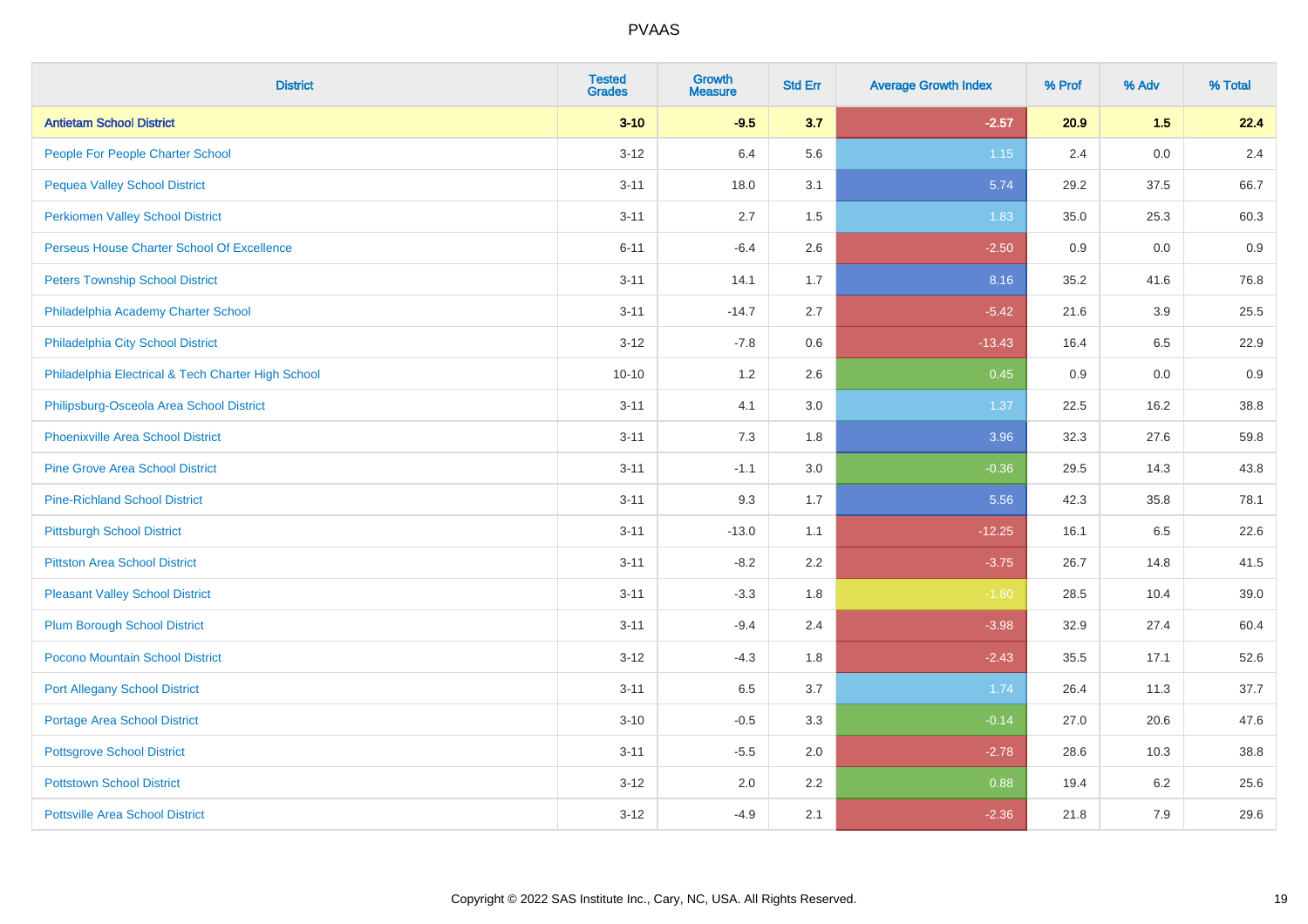| <b>District</b>                                                       | <b>Tested</b><br><b>Grades</b> | <b>Growth</b><br><b>Measure</b> | <b>Std Err</b> | <b>Average Growth Index</b> | % Prof | % Adv   | % Total |
|-----------------------------------------------------------------------|--------------------------------|---------------------------------|----------------|-----------------------------|--------|---------|---------|
| <b>Antietam School District</b>                                       | $3 - 10$                       | $-9.5$                          | 3.7            | $-2.57$                     | 20.9   | 1.5     | 22.4    |
| Preparatory Charter School Of Mathematics, Science, Tech, And Careers | $9 - 10$                       | $-5.1$                          | 2.5            | $-2.03$                     | 6.3    | 1.4     | 7.7     |
| Propel Charter School - Braddock Hills                                | $3 - 11$                       | $-2.1$                          | 3.3            | $-0.63$                     | 4.8    | 3.2     | 8.1     |
| <b>Propel Charter School-Homestead</b>                                | $3 - 11$                       | $-5.0$                          | 3.9            | $-1.27$                     | 7.3    | $0.0\,$ | 7.3     |
| <b>Propel Charter School-Montour</b>                                  | $3 - 10$                       | $-3.4$                          | 3.6            | $-0.93$                     | 7.7    | 0.0     | 7.7     |
| <b>Punxsutawney Area School District</b>                              | $3 - 11$                       | 15.8                            | 2.7            | 5.83                        | 18.6   | 29.0    | 47.6    |
| <b>Purchase Line School District</b>                                  | $3 - 12$                       | 4.3                             | 3.3            | 1.30                        | 32.3   | 9.0     | 41.4    |
| <b>Quaker Valley School District</b>                                  | $3 - 11$                       | 12.2                            | 2.5            | 4.90                        | 39.5   | 26.4    | 65.9    |
| <b>Quakertown Community School District</b>                           | $3 - 12$                       | $-4.3$                          | 1.5            | $-2.79$                     | 33.8   | 20.1    | 53.8    |
| <b>Radnor Township School District</b>                                | $3 - 12$                       | 7.5                             | 1.9            | 4.03                        | 33.0   | 38.3    | 71.3    |
| <b>Reach Cyber Charter School</b>                                     | $3 - 11$                       | 1.4                             | 3.6            | 0.40                        | 32.9   | 15.2    | 48.1    |
| <b>Reading School District</b>                                        | $3 - 11$                       | 4.3                             | 1.2            | 3.71                        | 16.8   | 6.0     | 22.8    |
| <b>Red Lion Area School District</b>                                  | $3 - 11$                       | 4.5                             | 1.9            | 2.31                        | 32.3   | 21.5    | 53.8    |
| <b>Redbank Valley School District</b>                                 | $3 - 11$                       | $-7.5$                          | 3.1            | $-2.41$                     | 12.4   | 10.6    | 23.1    |
| Renaissance Academy Charter School                                    | $3 - 11$                       | $-5.6$                          | 3.1            | $-1.79$                     | 28.4   | 18.5    | 46.9    |
| <b>Reynolds School District</b>                                       | $3 - 10$                       | $-3.0$                          | 3.5            | $-0.87$                     | 27.3   | 9.1     | 36.4    |
| <b>Richland School District</b>                                       | $3 - 11$                       | $-6.9$                          | 2.6            | $-2.63$                     | 40.1   | 20.9    | 61.0    |
| <b>Ridgway Area School District</b>                                   | $3 - 11$                       | $-6.1$                          | 4.0            | $-1.53$                     | 42.2   | 15.6    | 57.8    |
| <b>Ridley School District</b>                                         | $3 - 12$                       | 0.3                             | 1.6            | 0.21                        | 32.0   | 10.7    | 42.6    |
| <b>Ringgold School District</b>                                       | $3 - 11$                       | 2.9                             | 2.2            | 1.32                        | 23.8   | 13.3    | 37.1    |
| <b>Riverside Beaver County School District</b>                        | $3 - 11$                       | $-5.5$                          | 2.7            | $-2.03$                     | 35.8   | 23.2    | 59.0    |
| <b>Riverside School District</b>                                      | $3 - 11$                       | $-6.2$                          | 2.7            | $-2.33$                     | 20.8   | 17.0    | 37.7    |
| <b>Riverview School District</b>                                      | $3 - 11$                       | $-13.0$                         | 4.0            | $-3.29$                     | 43.1   | 7.8     | 51.0    |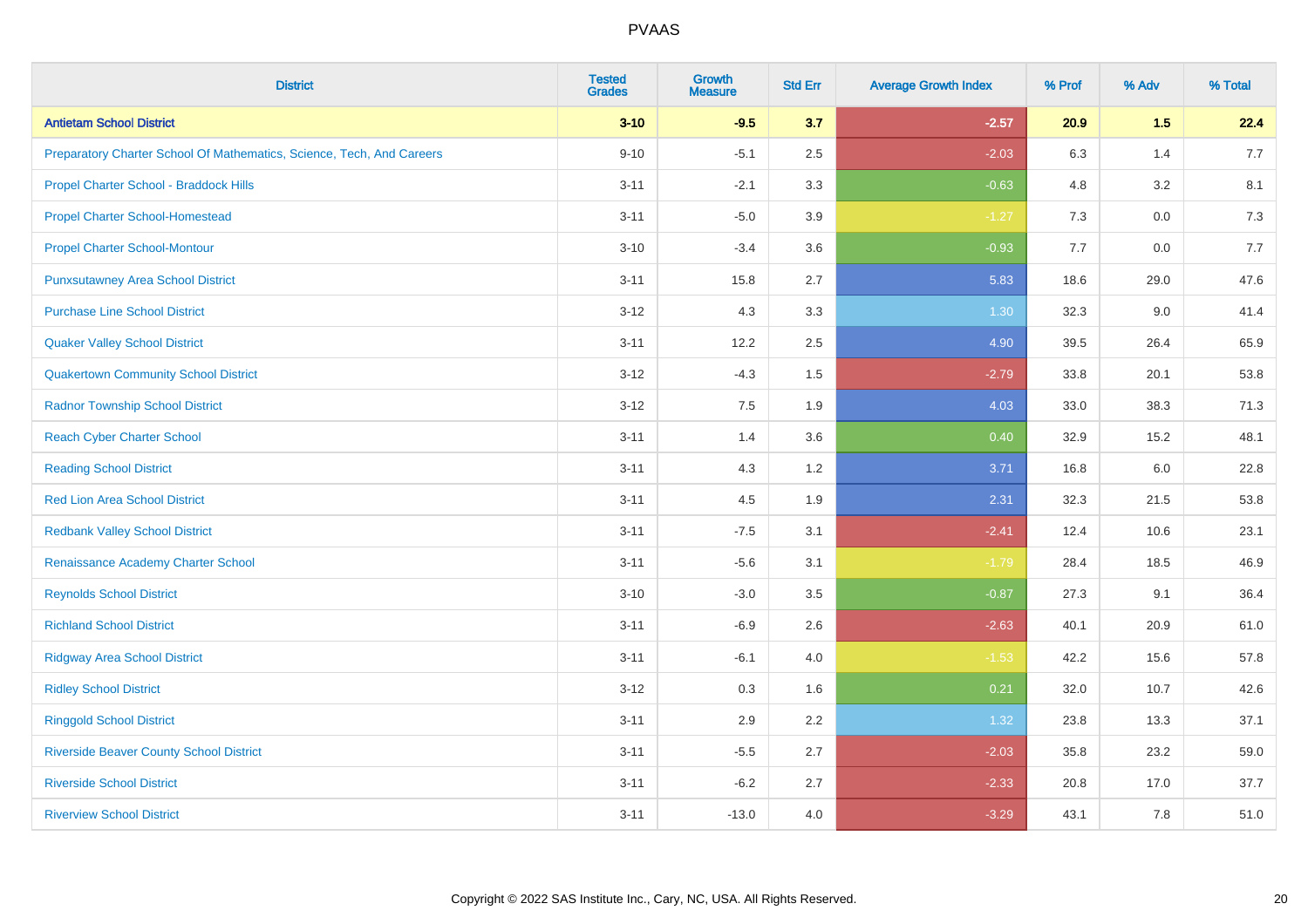| <b>District</b>                               | <b>Tested</b><br><b>Grades</b> | <b>Growth</b><br><b>Measure</b> | <b>Std Err</b> | <b>Average Growth Index</b> | % Prof | % Adv | % Total |
|-----------------------------------------------|--------------------------------|---------------------------------|----------------|-----------------------------|--------|-------|---------|
| <b>Antietam School District</b>               | $3 - 10$                       | $-9.5$                          | 3.7            | $-2.57$                     | 20.9   | 1.5   | 22.4    |
| <b>Roberto Clemente Charter School</b>        | $3 - 12$                       | $-3.3$                          | 4.1            | $-0.79$                     | 22.7   | 4.6   | 27.3    |
| <b>Rochester Area School District</b>         | $3 - 11$                       | $-5.7$                          | 3.9            | $-1.45$                     | 14.9   | 2.1   | 17.0    |
| <b>Rose Tree Media School District</b>        | $3 - 10$                       | $-2.8$                          | 2.1            | $-1.33$                     | 35.2   | 29.6  | 64.8    |
| Saint Marys Area School District              | $3 - 11$                       | 6.0                             | 2.2            | 2.69                        | 35.4   | 18.3  | 53.7    |
| <b>Salisbury Township School District</b>     | $3 - 11$                       | 5.8                             | 3.6            | 1.62                        | 24.4   | 12.6  | 37.0    |
| Salisbury-Elk Lick School District            | $3 - 11$                       | $-8.4$                          | 5.8            | $-1.45$                     | 33.3   | 5.6   | 38.9    |
| <b>Saucon Valley School District</b>          | $3 - 11$                       | 18.9                            | 2.2            | 8.48                        | 26.0   | 39.6  | 65.6    |
| <b>Sayre Area School District</b>             | $3 - 11$                       | 5.8                             | 3.2            | 1.81                        | 30.3   | 21.0  | 51.3    |
| <b>School Lane Charter School</b>             | $3 - 11$                       | 2.6                             | 3.6            | 0.72                        | 23.1   | 18.7  | 41.8    |
| Schuylkill Haven Area School District         | $3 - 11$                       | $-5.3$                          | 2.7            | $-1.96$                     | 22.2   | 11.6  | 33.8    |
| <b>Schuylkill Valley School District</b>      | $3 - 11$                       | $-1.0$                          | 2.2            | $-0.47$                     | 29.8   | 20.2  | 50.0    |
| <b>Scranton School District</b>               | $3 - 12$                       | $-10.1$                         | 2.5            | $-4.04$                     | 20.0   | 7.7   | 27.7    |
| Selinsgrove Area School District              | $3 - 12$                       | $-5.7$                          | 2.1            | $-2.74$                     | 25.4   | 13.9  | 39.2    |
| <b>Seneca Valley School District</b>          | $3 - 11$                       | $0.8\,$                         | 1.4            | 0.54                        | 40.6   | 25.2  | 65.8    |
| <b>Shade-Central City School District</b>     | $3 - 11$                       | $-14.6$                         | 4.0            | $-3.68$                     | 9.6    | 0.0   | 9.6     |
| <b>Shaler Area School District</b>            | $3 - 11$                       | $-2.1$                          | 1.8            | $-1.18$                     | 32.0   | 13.0  | 45.0    |
| <b>Shamokin Area School District</b>          | $3 - 11$                       | $-2.6$                          | 2.5            | $-1.06$                     | 19.6   | 9.8   | 29.3    |
| <b>Shanksville-Stonycreek School District</b> | $3 - 10$                       | $-8.6$                          | 5.5            | $-1.55$                     | 17.6   | 23.5  | 41.2    |
| <b>Sharon City School District</b>            | $3 - 11$                       | $-6.5$                          | 2.3            | $-2.79$                     | 13.1   | 5.0   | 18.1    |
| <b>Sharpsville Area School District</b>       | $3 - 11$                       | 3.8                             | 3.7            | 1.04                        | 41.1   | 23.2  | 64.3    |
| <b>Shenandoah Valley School District</b>      | $3 - 11$                       | $-4.5$                          | 3.5            | $-1.29$                     | 14.3   | 0.0   | 14.3    |
| <b>Shenango Area School District</b>          | $3 - 11$                       | 1.7                             | 3.2            | 0.52                        | 41.4   | 13.8  | 55.3    |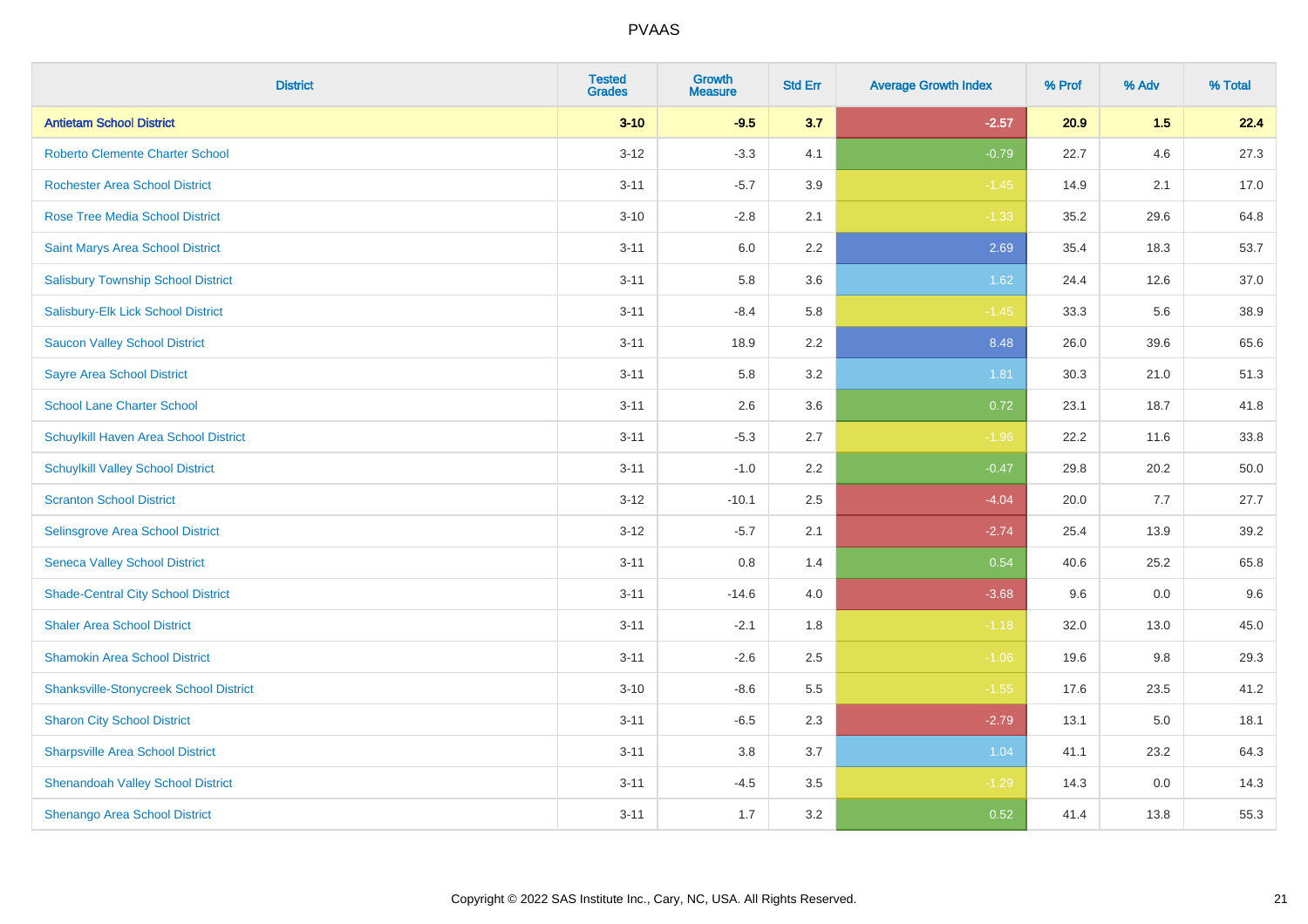| <b>District</b>                            | <b>Tested</b><br><b>Grades</b> | <b>Growth</b><br><b>Measure</b> | <b>Std Err</b> | <b>Average Growth Index</b> | % Prof | % Adv | % Total |
|--------------------------------------------|--------------------------------|---------------------------------|----------------|-----------------------------|--------|-------|---------|
| <b>Antietam School District</b>            | $3 - 10$                       | $-9.5$                          | 3.7            | $-2.57$                     | 20.9   | 1.5   | 22.4    |
| <b>Shikellamy School District</b>          | $3 - 10$                       | $-8.3$                          | 2.4            | $-3.42$                     | 20.8   | 18.5  | 39.2    |
| <b>Shippensburg Area School District</b>   | $3 - 11$                       | 0.5                             | 1.8            | 0.26                        | 23.5   | 22.8  | 46.3    |
| <b>Slippery Rock Area School District</b>  | $3 - 11$                       | $-3.8$                          | 2.5            | $-1.56$                     | 30.8   | 21.9  | 52.7    |
| <b>Smethport Area School District</b>      | $3 - 12$                       | 5.8                             | 3.8            | 1.52                        | 24.6   | 20.0  | 44.6    |
| <b>Solanco School District</b>             | $3 - 11$                       | 2.2                             | 1.8            | 1.18                        | 27.2   | 15.0  | 42.3    |
| <b>Somerset Area School District</b>       | $3 - 11$                       | $-7.6$                          | 2.4            | $-3.17$                     | 21.0   | 14.5  | 35.5    |
| <b>Souderton Area School District</b>      | $3 - 11$                       | 18.5                            | 1.4            | 12.86                       | 39.2   | 31.2  | 70.4    |
| South Allegheny School District            | $3 - 11$                       | $-0.9$                          | 3.1            | $-0.30$                     | 23.8   | 2.5   | 26.2    |
| South Butler County School District        | $3 - 10$                       | 6.3                             | 2.2            | 2.80                        | 37.8   | 19.2  | 57.0    |
| <b>South Eastern School District</b>       | $3 - 11$                       | $-1.0$                          | 1.8            | $-0.55$                     | 36.4   | 17.1  | 53.5    |
| South Fayette Township School District     | $3 - 11$                       | 6.0                             | 1.8            | 3.33                        | 32.2   | 38.3  | 70.5    |
| South Middleton School District            | $3 - 11$                       | 4.4                             | 2.2            | 1.95                        | 31.1   | 16.4  | 47.5    |
| <b>South Park School District</b>          | $3 - 11$                       | $-8.8$                          | 2.5            | $-3.46$                     | 28.1   | 17.0  | 45.2    |
| South Side Area School District            | $3 - 11$                       | $-0.6$                          | 3.1            | $-0.19$                     | 24.0   | 28.0  | 52.0    |
| <b>South Western School District</b>       | $3 - 12$                       | 2.5                             | 1.7            | 1.48                        | 36.2   | 19.7  | 55.9    |
| South Williamsport Area School District    | $3 - 10$                       | 0.9                             | 3.1            | 0.31                        | 38.4   | 11.6  | 50.0    |
| <b>Southeast Delco School District</b>     | $3 - 10$                       | 3.9                             | 3.5            | 1.12                        | 18.6   | 3.4   | 22.0    |
| <b>Southeastern Greene School District</b> | $3 - 10$                       | $-2.3$                          | 4.4            | $-0.53$                     | 29.0   | 9.7   | 38.7    |
| Southern Columbia Area School District     | $3 - 11$                       | $-8.5$                          | 3.0            | $-2.83$                     | 30.5   | 12.8  | 43.3    |
| <b>Southern Fulton School District</b>     | $3 - 11$                       | $-5.1$                          | 4.0            | $-1.29$                     | 21.7   | 13.0  | 34.8    |
| Southern Huntingdon County School District | $3 - 11$                       | $-5.9$                          | 3.4            | $-1.76$                     | 32.8   | 4.9   | 37.7    |
| <b>Southern Lehigh School District</b>     | $3 - 11$                       | $-4.1$                          | 2.1            | $-1.94$                     | 39.3   | 28.0  | 67.2    |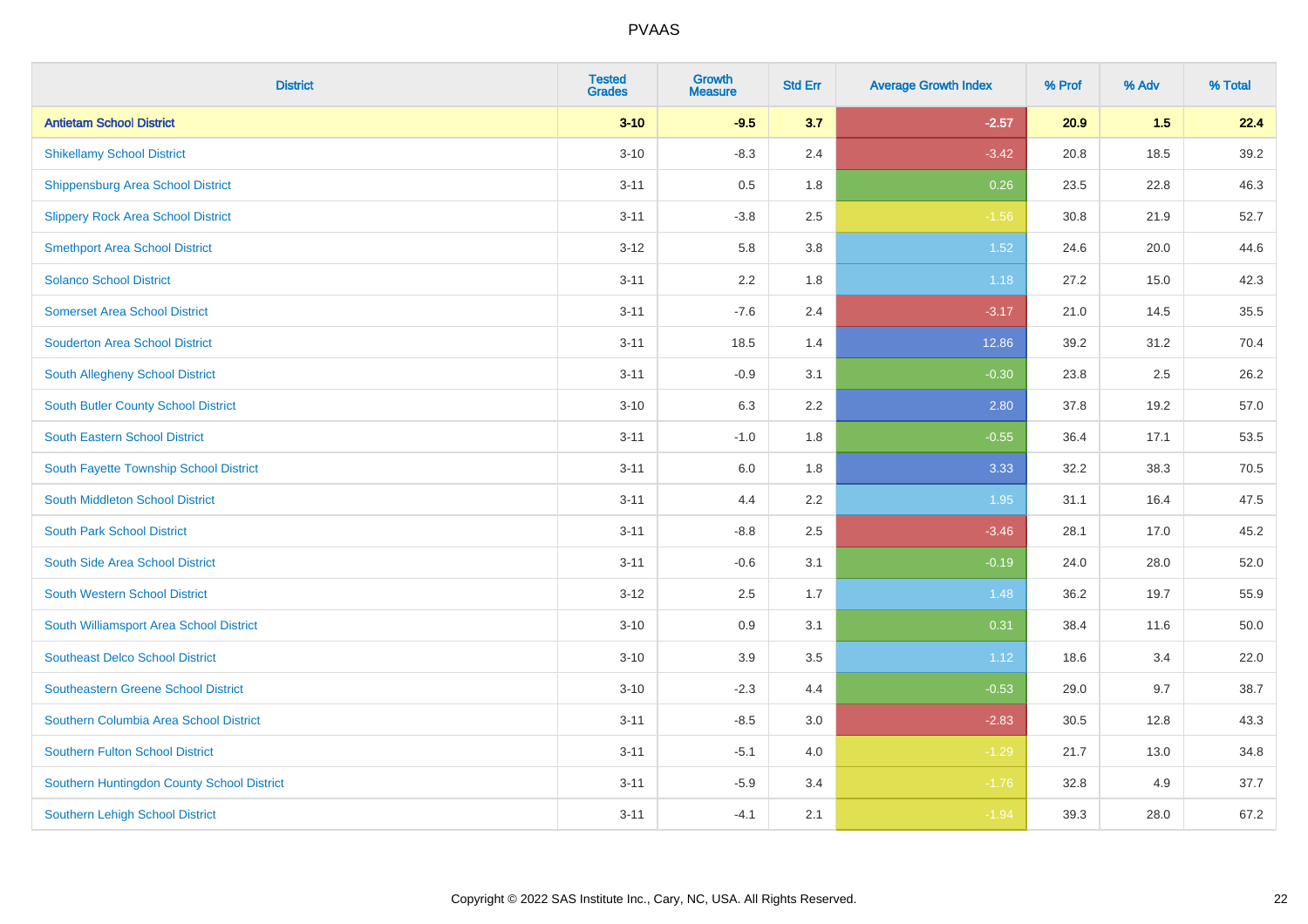| <b>District</b>                              | <b>Tested</b><br><b>Grades</b> | <b>Growth</b><br><b>Measure</b> | <b>Std Err</b> | <b>Average Growth Index</b> | % Prof | % Adv | % Total |
|----------------------------------------------|--------------------------------|---------------------------------|----------------|-----------------------------|--------|-------|---------|
| <b>Antietam School District</b>              | $3 - 10$                       | $-9.5$                          | 3.7            | $-2.57$                     | 20.9   | 1.5   | 22.4    |
| Southern Tioga School District               | $3 - 11$                       | $-0.1$                          | 2.8            | $-0.03$                     | 26.3   | 10.3  | 36.6    |
| <b>Southern York County School District</b>  | $3 - 11$                       | 15.5                            | 1.8            | 8.48                        | 37.6   | 29.2  | 66.8    |
| <b>Southmoreland School District</b>         | $3 - 11$                       | $-12.5$                         | 3.1            | $-4.04$                     | 33.3   | 15.5  | 48.8    |
| <b>Spring Cove School District</b>           | $3 - 11$                       | 9.1                             | 2.4            | 3.77                        | 31.8   | 25.4  | 57.1    |
| <b>Spring Grove Area School District</b>     | $3 - 11$                       | 3.9                             | 2.0            | 1.90                        | 30.0   | 23.0  | 53.0    |
| <b>Springfield School District</b>           | $3 - 11$                       | 1.2                             | 1.7            | 0.69                        | 31.8   | 25.2  | 56.9    |
| <b>Springfield Township School District</b>  | $3 - 11$                       | $-3.9$                          | 3.1            | $-1.27$                     | 37.2   | 30.8  | 68.1    |
| <b>Spring-Ford Area School District</b>      | $3 - 11$                       | 16.6                            | 1.2            | 14.02                       | 30.4   | 45.3  | 75.7    |
| <b>State College Area School District</b>    | $3 - 11$                       | 24.5                            | 1.3            | 18.59                       | 31.9   | 46.9  | 78.8    |
| <b>Steel Valley School District</b>          | $3 - 11$                       | 11.1                            | 3.3            | 3.33                        | 34.8   | 10.1  | 44.9    |
| <b>Steelton-Highspire School District</b>    | $3 - 11$                       | $-5.3$                          | 3.2            | $-1.65$                     | 13.9   | 0.0   | 13.9    |
| <b>Sto-Rox School District</b>               | $3 - 10$                       | $-7.0$                          | 3.5            | $-1.99$                     | 3.2    | 0.0   | 3.2     |
| <b>Stroudsburg Area School District</b>      | $3 - 11$                       | 7.5                             | 1.6            | 4.70                        | 30.4   | 18.3  | 48.7    |
| <b>Sugar Valley Rural Charter School</b>     | $3 - 11$                       | $-3.6$                          | 3.7            | $-0.98$                     | 10.3   | 0.0   | 10.3    |
| <b>Sullivan County School District</b>       | $3 - 10$                       | 2.5                             | 4.3            | 0.58                        | 43.6   | 7.7   | 51.3    |
| <b>Susq-Cyber Charter School</b>             | $9 - 11$                       | $-3.2$                          | 5.8            | $-0.54$                     | 23.8   | 4.8   | 28.6    |
| <b>Susquehanna Community School District</b> | $3 - 11$                       | $-4.5$                          | 3.8            | $-1.19$                     | 31.9   | 8.8   | 40.7    |
| Susquehanna Township School District         | $3 - 12$                       | 3.9                             | 2.7            | 1.45                        | 19.0   | 13.1  | 32.0    |
| <b>Susquenita School District</b>            | $3 - 11$                       | $-5.9$                          | 2.6            | $-2.28$                     | 30.6   | 13.9  | 44.4    |
| <b>Tacony Academy Charter School</b>         | $3 - 11$                       | $-12.9$                         | 3.3            | $-3.90$                     | 8.6    | 1.4   | 10.0    |
| <b>Tamaqua Area School District</b>          | $3 - 12$                       | 6.5                             | 2.4            | 2.72                        | 34.3   | 17.5  | 51.8    |
| <b>Tech Freire Charter School</b>            | $9 - 11$                       | 0.7                             | 2.5            | 0.27                        | 3.6    | 0.0   | 3.6     |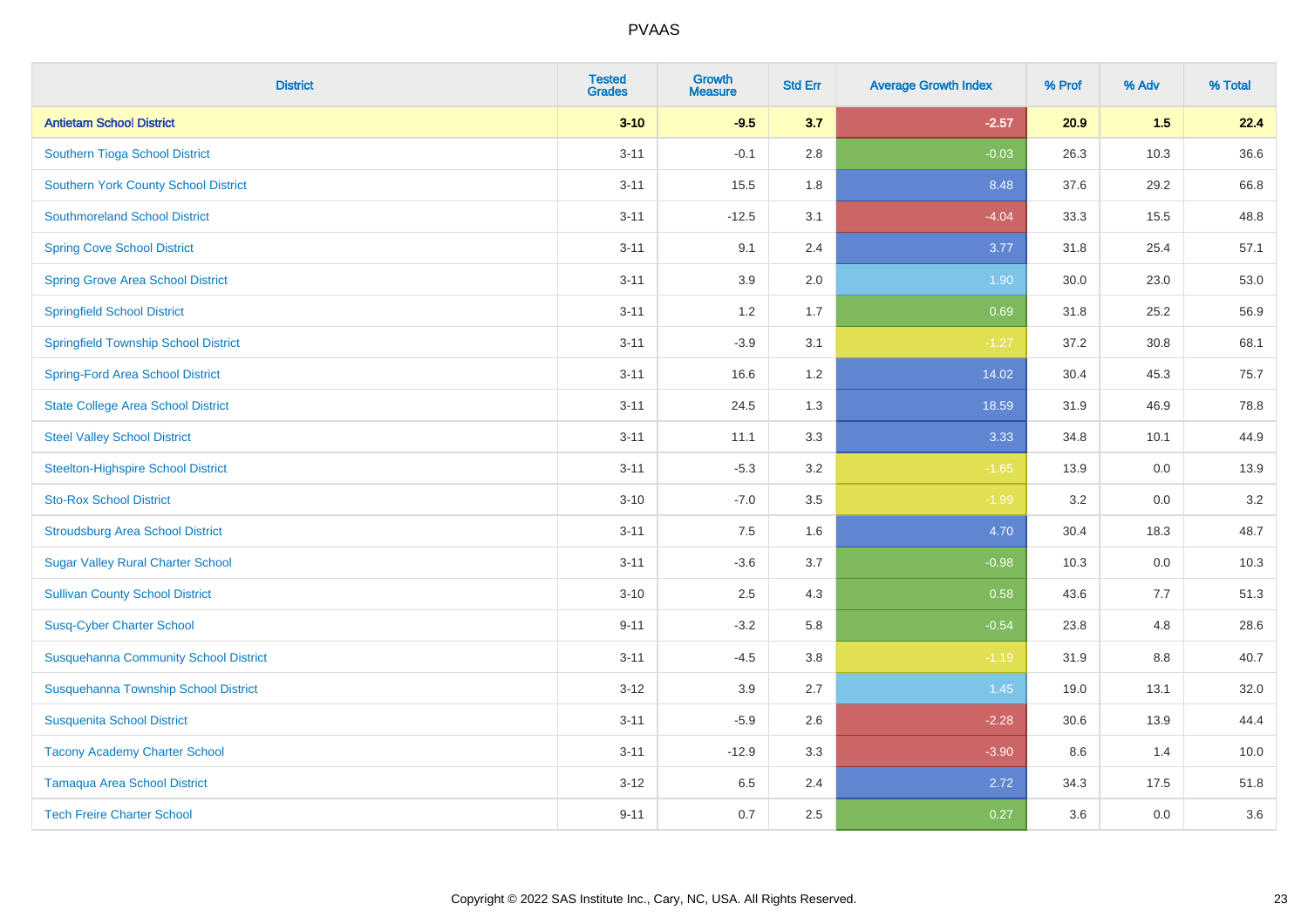| <b>District</b>                               | <b>Tested</b><br><b>Grades</b> | <b>Growth</b><br><b>Measure</b> | <b>Std Err</b> | <b>Average Growth Index</b> | % Prof | % Adv   | % Total |
|-----------------------------------------------|--------------------------------|---------------------------------|----------------|-----------------------------|--------|---------|---------|
| <b>Antietam School District</b>               | $3 - 10$                       | $-9.5$                          | 3.7            | $-2.57$                     | 20.9   | 1.5     | 22.4    |
| <b>Tidioute Community Charter School</b>      | $3 - 11$                       | $0.8\,$                         | 4.4            | 0.19                        | 18.1   | 6.9     | 25.0    |
| <b>Titusville Area School District</b>        | $3 - 11$                       | $-5.0$                          | 2.5            | $-1.98$                     | 26.5   | 6.8     | 33.3    |
| <b>Towanda Area School District</b>           | $3 - 11$                       | $-4.0$                          | 2.6            | $-1.52$                     | 24.8   | $9.9\,$ | 34.8    |
| <b>Tredyffrin-Easttown School District</b>    | $3 - 10$                       | 8.7                             | 2.4            | 3.57                        | 35.2   | 35.8    | 71.0    |
| <b>Trinity Area School District</b>           | $3 - 11$                       | $-8.7$                          | 1.8            | $-4.87$                     | 20.9   | 9.8     | 30.8    |
| <b>Tri-Valley School District</b>             | $3 - 10$                       | $-2.7$                          | 3.9            | $-0.69$                     | 31.0   | 9.5     | 40.5    |
| <b>Troy Area School District</b>              | $3 - 10$                       | $-4.7$                          | 3.2            | $-1.46$                     | 22.8   | 16.5    | 39.2    |
| <b>Tulpehocken Area School District</b>       | $3 - 12$                       | 1.0                             | 4.9            | 0.20                        | 11.5   | 23.1    | 34.6    |
| <b>Tunkhannock Area School District</b>       | $3 - 11$                       | 1.4                             | 2.0            | 0.71                        | 29.8   | 18.1    | 47.9    |
| <b>Turkeyfoot Valley Area School District</b> | $3 - 12$                       | $-15.4$                         | 5.8            | $-2.66$                     | 3.8    | 3.8     | 7.6     |
| <b>Tuscarora School District</b>              | $3 - 11$                       | 13.4                            | 2.2            | 6.20                        | 37.1   | 26.3    | 63.4    |
| <b>Tussey Mountain School District</b>        | $3 - 12$                       | $-13.0$                         | 3.3            | $-3.93$                     | 11.1   | $3.2\,$ | 14.3    |
| <b>Twin Valley School District</b>            | $3 - 12$                       | $-3.2$                          | 1.9            | $-1.68$                     | 38.8   | 19.8    | 58.6    |
| <b>Tyrone Area School District</b>            | $3-12$                         | 29.2                            | 2.3            | 12.86                       | 36.6   | 29.1    | 65.7    |
| <b>Union Area School District</b>             | $3 - 11$                       | $-6.5$                          | 3.8            | $-1.70$                     | 30.6   | 12.2    | 42.9    |
| <b>Union City Area School District</b>        | $3 - 12$                       | $-8.7$                          | 3.3            | $-2.59$                     | 29.7   | 10.9    | 40.6    |
| <b>Union School District</b>                  | $3 - 12$                       | 2.5                             | 3.7            | 0.69                        | 17.9   | 10.4    | 28.4    |
| <b>Uniontown Area School District</b>         | $3 - 11$                       | $-2.8$                          | 3.1            | $-0.91$                     | 31.7   | 7.3     | 39.0    |
| <b>Unionville-Chadds Ford School District</b> | $3 - 11$                       | 15.8                            | 1.7            | 9.12                        | 31.2   | 48.0    | 79.2    |
| <b>United School District</b>                 | $3 - 11$                       | 6.3                             | 3.3            | 1.89                        | 38.8   | 16.3    | 55.0    |
| <b>Universal Audenried Charter School</b>     | $9 - 11$                       | $-3.8$                          | 2.5            | $-1.53$                     | 3.0    | 0.5     | 3.5     |
| <b>Upper Adams School District</b>            | $3 - 11$                       | 0.9                             | 2.5            | 0.37                        | 33.0   | 17.0    | 50.0    |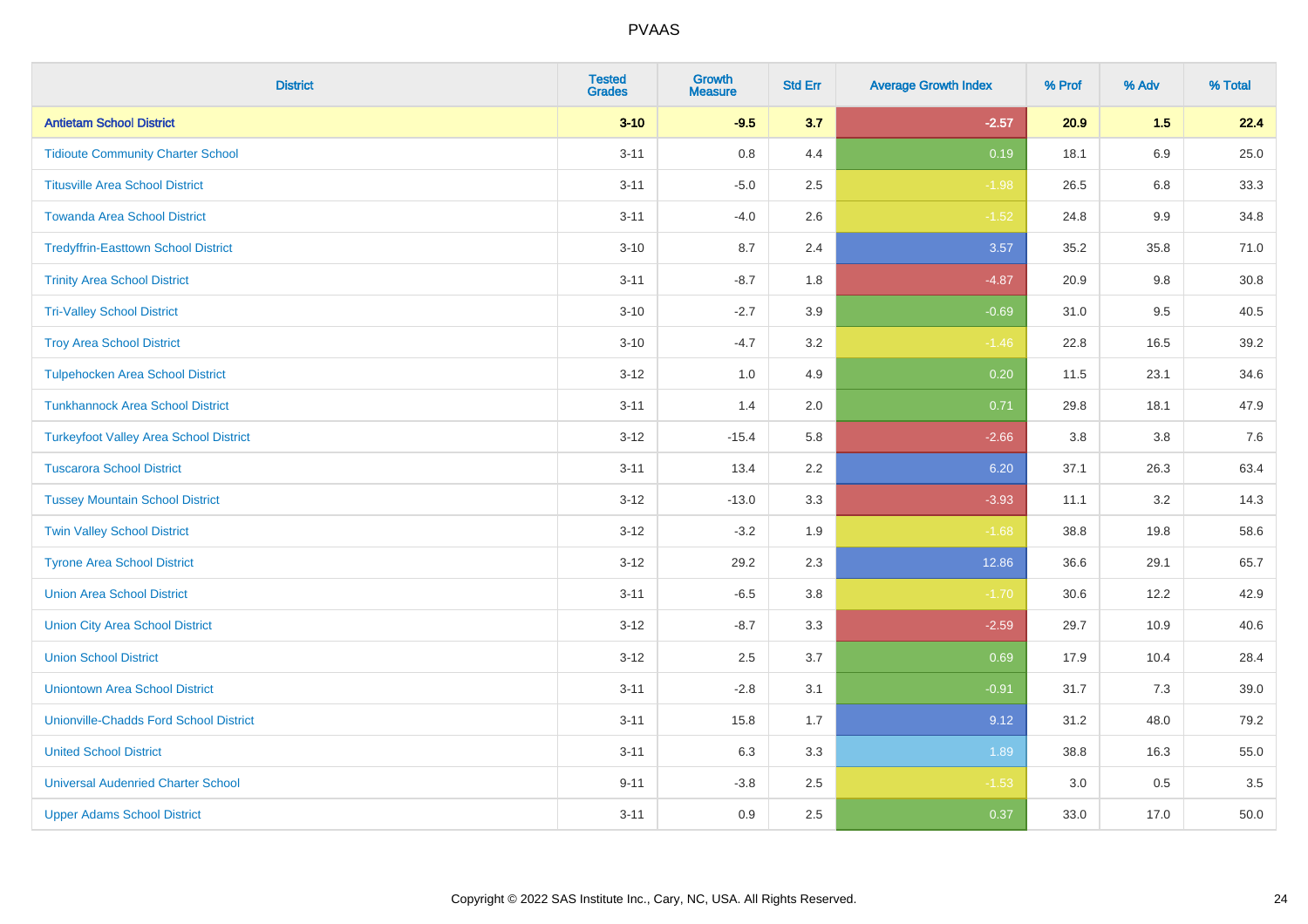| <b>District</b>                                | <b>Tested</b><br><b>Grades</b> | <b>Growth</b><br><b>Measure</b> | <b>Std Err</b> | <b>Average Growth Index</b> | % Prof | % Adv | % Total |
|------------------------------------------------|--------------------------------|---------------------------------|----------------|-----------------------------|--------|-------|---------|
| <b>Antietam School District</b>                | $3 - 10$                       | $-9.5$                          | 3.7            | $-2.57$                     | 20.9   | 1.5   | 22.4    |
| <b>Upper Darby School District</b>             | $3 - 12$                       | 11.2                            | 1.4            | 8.28                        | 23.8   | 11.8  | 35.6    |
| <b>Upper Dauphin Area School District</b>      | $3 - 11$                       | 16.5                            | 5.1            | 3.26                        | 37.5   | 26.8  | 64.3    |
| <b>Upper Dublin School District</b>            | $3-12$                         | 2.1                             | 1.8            | 1.19                        | 34.7   | 30.0  | 64.7    |
| <b>Upper Merion Area School District</b>       | $3 - 11$                       | 14.0                            | 2.0            | 7.15                        | 34.4   | 32.6  | 67.0    |
| <b>Upper Moreland Township School District</b> | $3 - 11$                       | 1.1                             | 2.0            | 0.56                        | 24.8   | 26.6  | 51.3    |
| <b>Upper Perkiomen School District</b>         | $3 - 11$                       | 5.7                             | 1.9            | 3.04                        | 25.4   | 19.9  | 45.4    |
| <b>Upper Saint Clair School District</b>       | $3 - 11$                       | 13.8                            | 1.8            | 7.86                        | 32.2   | 44.5  | 76.7    |
| Urban Pathways 6-12 Charter School             | $6 - 11$                       | $-4.1$                          | 5.7            | $-0.72$                     | 0.0    | 0.0   | $0.0\,$ |
| <b>Valley Grove School District</b>            | $3 - 10$                       | $-4.0$                          | 5.5            | $-0.72$                     | 68.4   | 15.8  | 84.2    |
| <b>Valley View School District</b>             | $3 - 11$                       | 9.3                             | 2.2            | 4.18                        | 26.6   | 23.1  | 49.7    |
| <b>Wallenpaupack Area School District</b>      | $3 - 11$                       | 8.8                             | 2.1            | 4.28                        | 28.5   | 18.9  | 47.4    |
| <b>Wallingford-Swarthmore School District</b>  | $3 - 10$                       | $5.0\,$                         | 2.2            | 2.25                        | 33.3   | 37.1  | 70.4    |
| <b>Warren County School District</b>           | $3 - 11$                       | $-0.1$                          | 1.6            | $-0.06$                     | 26.7   | 9.7   | 36.4    |
| <b>Warrior Run School District</b>             | $3 - 11$                       | 10.5                            | 2.7            | 3.86                        | 34.1   | 16.8  | 50.9    |
| <b>Warwick School District</b>                 | $3 - 11$                       | 21.7                            | 1.8            | 11.76                       | 27.7   | 36.3  | 64.0    |
| <b>Washington School District</b>              | $3 - 11$                       | $-15.9$                         | 2.9            | $-5.44$                     | 12.9   | 1.7   | 14.7    |
| <b>Wattsburg Area School District</b>          | $3 - 11$                       | 1.0                             | 2.7            | 0.36                        | 20.4   | 12.4  | 32.7    |
| <b>Wayne Highlands School District</b>         | $3 - 11$                       | 22.5                            | 2.5            | 9.16                        | 33.8   | 40.4  | 74.2    |
| <b>Waynesboro Area School District</b>         | $3 - 12$                       | 3.0                             | 1.8            | 1.67                        | 26.0   | 23.5  | 49.5    |
| <b>Weatherly Area School District</b>          | $3 - 11$                       | $-5.8$                          | 4.0            | $-1.44$                     | 32.1   | 8.9   | 41.1    |
| <b>Wellsboro Area School District</b>          | $3 - 11$                       | $-6.3$                          | 3.0            | $-2.08$                     | 24.4   | 13.4  | 37.8    |
| <b>West Allegheny School District</b>          | $3 - 12$                       | 8.6                             | 2.0            | 4.34                        | 37.3   | 27.2  | 64.5    |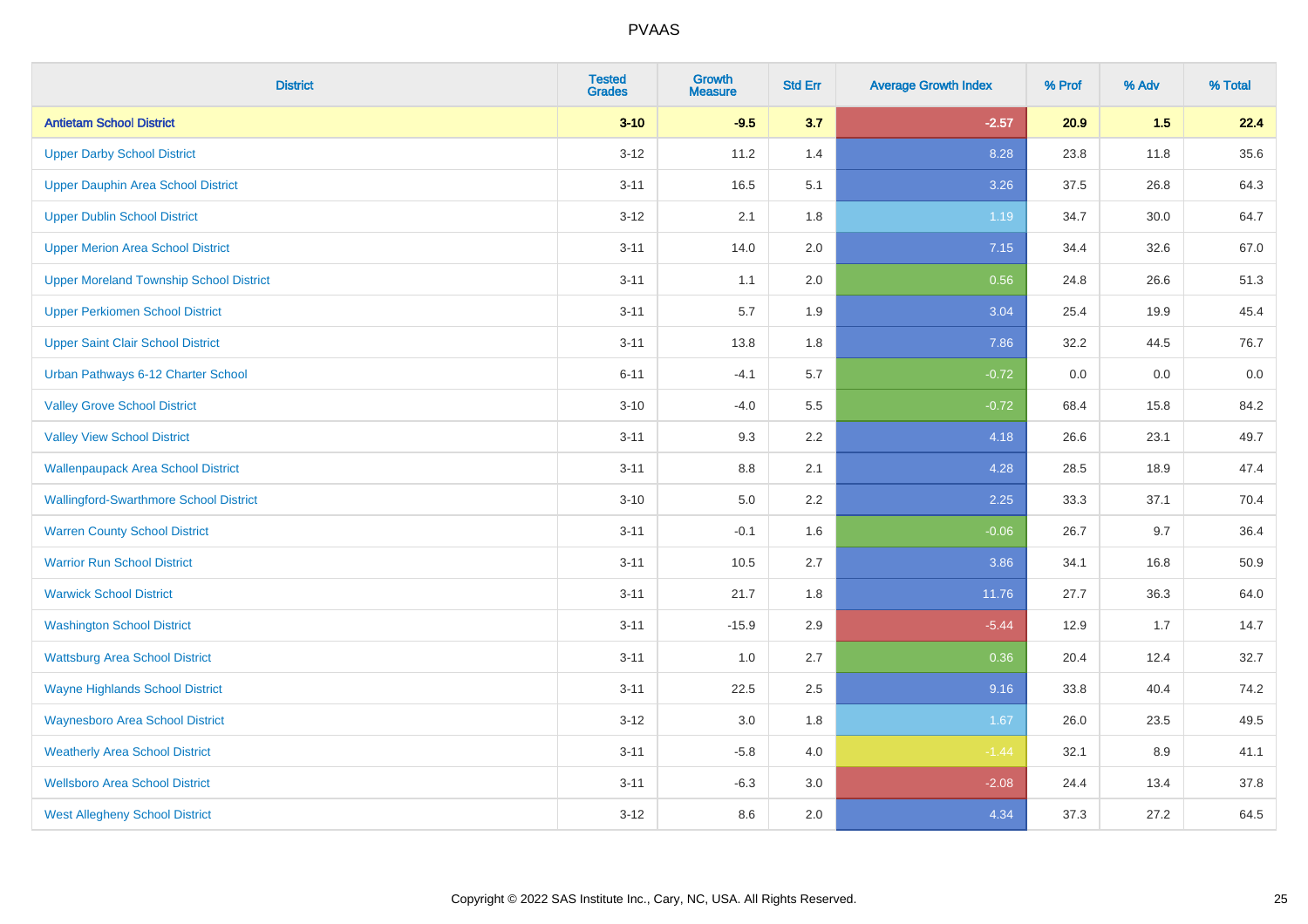| <b>District</b>                                 | <b>Tested</b><br><b>Grades</b> | <b>Growth</b><br><b>Measure</b> | <b>Std Err</b> | <b>Average Growth Index</b> | % Prof | % Adv | % Total |
|-------------------------------------------------|--------------------------------|---------------------------------|----------------|-----------------------------|--------|-------|---------|
| <b>Antietam School District</b>                 | $3 - 10$                       | $-9.5$                          | 3.7            | $-2.57$                     | 20.9   | 1.5   | 22.4    |
| <b>West Branch Area School District</b>         | $3 - 11$                       | 17.0                            | 3.3            | 5.20                        | 47.1   | 19.1  | 66.2    |
| <b>West Chester Area School District</b>        | $3 - 11$                       | $-2.1$                          | 1.2            | $-1.83$                     | 36.4   | 23.2  | 59.6    |
| <b>West Greene School District</b>              | $3 - 11$                       | $-8.1$                          | 3.9            | $-2.08$                     | 31.0   | 11.9  | 42.9    |
| West Jefferson Hills School District            | $3 - 11$                       | 1.9                             | 1.9            | 0.99                        | 34.8   | 27.3  | 62.1    |
| <b>West Middlesex Area School District</b>      | $3 - 10$                       | $-7.4$                          | 3.5            | $-2.11$                     | 32.0   | 9.6   | 41.6    |
| <b>West Mifflin Area School District</b>        | $3 - 12$                       | $-11.9$                         | 2.5            | $-4.77$                     | 15.9   | 4.0   | 19.9    |
| <b>West Perry School District</b>               | $3 - 11$                       | 11.0                            | 2.3            | 4.76                        | 26.9   | 20.5  | 47.4    |
| <b>West Shore School District</b>               | $3 - 12$                       | 2.2                             | 1.3            | 1.68                        | 31.8   | 15.2  | 47.1    |
| <b>West Side CTC</b>                            | $9 - 10$                       | $-32.0$                         | 3.9            | $-8.16$                     | 5.9    | 0.0   | 5.9     |
| <b>West York Area School District</b>           | $3 - 12$                       | $-9.8$                          | 2.7            | $-3.57$                     | 21.9   | 10.9  | 32.8    |
| <b>Western Beaver County School District</b>    | $3 - 11$                       | $-9.3$                          | 4.2            | $-2.20$                     | 45.1   | 3.9   | 49.0    |
| <b>Western Wayne School District</b>            | $3 - 11$                       | 3.6                             | 2.6            | 1.39                        | 30.8   | 16.2  | 47.0    |
| <b>Westinghouse Arts Academy Charter School</b> | $9 - 10$                       | $-6.0$                          | 3.3            | $-1.81$                     | 20.2   | 8.9   | 29.1    |
| <b>Westmont Hilltop School District</b>         | $3 - 11$                       | $-1.0$                          | 2.8            | $-0.36$                     | 33.3   | 14.7  | 48.0    |
| <b>Whitehall-Coplay School District</b>         | $3 - 11$                       | 11.8                            | 1.7            | 7.06                        | 32.3   | 21.7  | 54.0    |
| <b>Wilkes-Barre Area School District</b>        | $3 - 11$                       | $-12.4$                         | 2.4            | $-5.18$                     | 14.2   | 3.7   | 17.9    |
| <b>William Penn School District</b>             | $3 - 12$                       | 7.0                             | 1.9            | 3.61                        | 14.0   | 7.2   | 21.3    |
| <b>Williams Valley School District</b>          | $3 - 11$                       | 2.6                             | 3.7            | 0.69                        | 17.0   | 5.1   | 22.0    |
| <b>Williamsburg Community School District</b>   | $3 - 11$                       | $-16.9$                         | 4.1            | $-4.14$                     | 22.4   | 0.0   | 22.4    |
| <b>Williamsport Area School District</b>        | $3 - 11$                       | $-11.7$                         | 1.4            | $-8.29$                     | 18.2   | 10.5  | 28.7    |
| Wilmington Area School District                 | $3 - 11$                       | 11.1                            | 3.3            | 3.37                        | 29.8   | 26.2  | 56.0    |
| <b>Wilson Area School District</b>              | $3 - 11$                       | $-0.3$                          | 2.4            | $-0.12$                     | 35.4   | 14.6  | 50.0    |